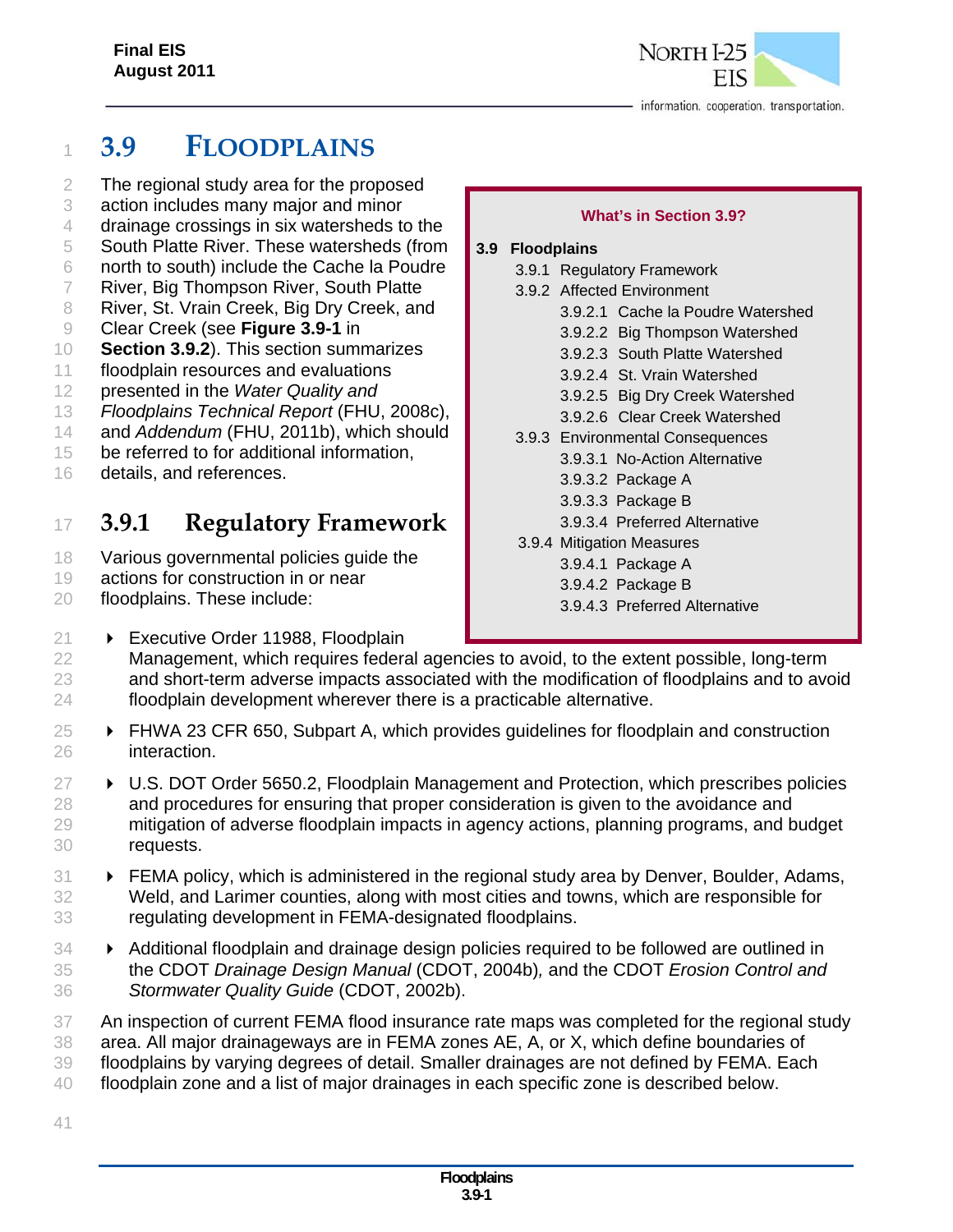

information. cooperation. transportation.

 **Zone AE.** Zone AE is part of the FEMA 100-year flood hazard area where base flood elevations have been determined. Zone AE floodplain areas in the regional study area include Big Dry Creek, Big Thompson River at the BNSF Railway, Boxelder Creek Overflows, Clear Creek, Grange Hall Creek, South Fork to Grange Hall Creek, and Tanglewood Creek. AE Zone areas that also have a floodway delineated are Big Dry Creek, Big Thompson River at the BNSF railway, Grange Hall Creek, South Fork to Grange Hall Creek, and Tanglewood Creek. The new Cache la Poudre and Boxelder Creek Digital Flood Insurance Rate Map (DFIRM) has a delineated floodway. A floodway is an area of the floodplain that should be reserved (kept free of obstructions) to allow floodwaters to move downstream. **Zone A.** Zone A is part of the FEMA 100-year flood hazard area where base flood elevations have not been determined but a shaded, generalized floodplain is shown on the FEMA Flood 12 Insurance Rate Maps (FIRM). Zone A areas in the regional study area include Big Thompson River, Little Thompson River, McKay Lake Drainageway, Mustang Run, Niver Creek, Quail Creek, Sack Creek South, St. Vrain Creek, Shay Ditch, and the South Fork of Preble Creek. US 85 Zone A areas include Second and Third creeks. FEMA's April 1995 publication, *Managing Floodplain Development in Approximate Zone A Areas*, states that although base 17 flood elevations are not shown in Zone A areas, the community is still responsible for ensuring that new developments in these areas are constructed using methods that will minimize flood

damage (FEMA, 1995). This often requires obtaining or calculating base (100 year) flood

elevations at the development site.

 **Zone X.** Zone X is part of the FEMA 500-year flood area, 100-year flood area with average 22 depths of less than 1 foot, or with drainage areas less than 1 square mile. Zone X areas in the regional study area include an unnamed tributary to Grange Hall Creek.

# **3.9.2 Affected Environment**

 The following sections address flood history, floodplains, drainage, and floodplain functions in the six watersheds. **Figure 3.9-1** delineates the watersheds within the regional study area.

**3.9.2.1 CACHE LA POUDRE WATERSHED** 

 The Cache la Poudre River has experienced major flooding seven times since 1844. The most damage was caused by the 1904 flood. The 100-year flood width is about 1,300 feet near I-25.

The Boxelder Creek and Cache la Poudre River floodplains are complicated and

interconnected in the I-25 area. Flooding occurs in the I-25 right-of-way at Boxelder Creek, the

Cache la Poudre River, Fossil Creek, Swede Lake Outlet, and several minor crossings. Spring

Creek overtops the BNSF railway in Fort Collins where the proposed commuter rail route

would cross. The Spring Creek floodplain at the BNSF railway has a width of 2,000 feet.

The Cache la Poudre Bridge at I-25 is undersized, causing 33 percent of the 100-year flow to

split and pass south toward Harmony Road. While portions of the Cache la Poudre drainage

- have been recently remapped, the mapping is based on several separate hydraulic models in
- the split flow area that are not interconnected to establish water surface profiles with a
- balanced hydraulic model output. Consequently, CDOT and the local agencies acknowledge
- that reliance on the existing hydraulic models and floodplain mapping in order for each
- jurisdiction to properly size new hydraulic structures for this complicated spit flow drainage
- area is not in the best interest of all the jurisdictions involved.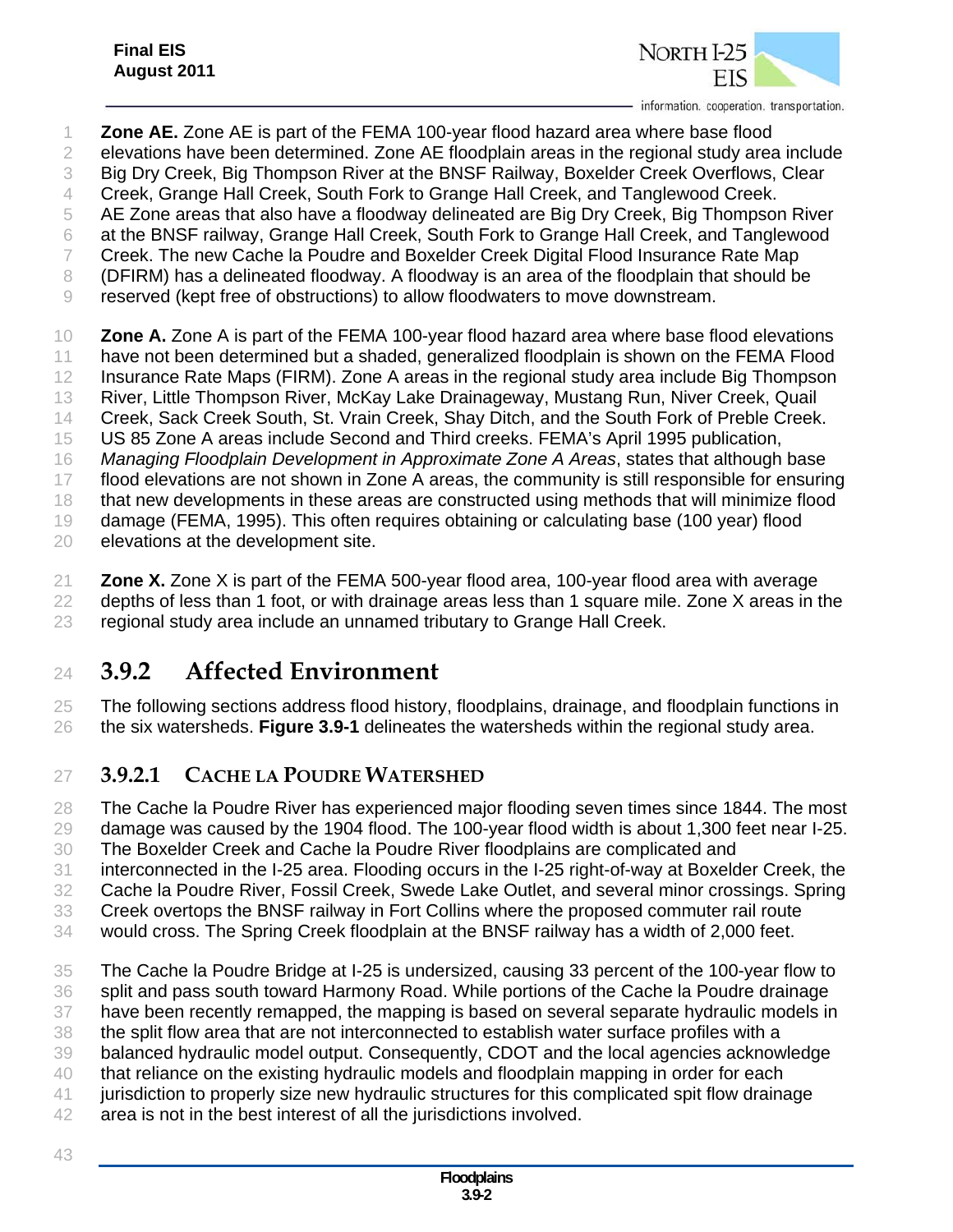

information. cooperation. transportation.



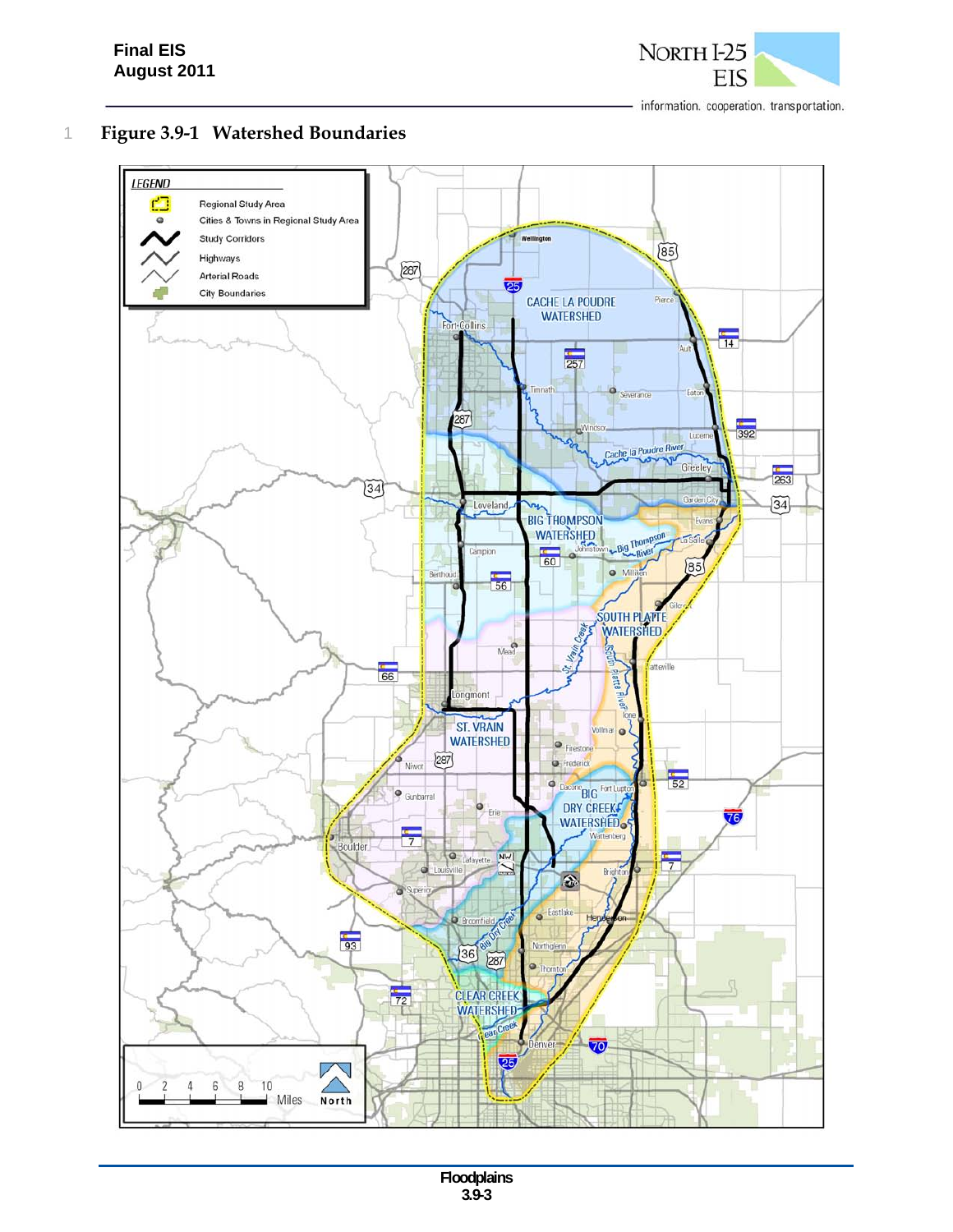

- However, the master plan for the City of Fort Collins is to keep this split flow intact, since the
- entire 100-year flow cannot pass into the main channel without exceeding FEMA's allowable
- rise. Fort Collins has future plans to raise Harmony Road and install a culvert or bridge to pass
- these overflows. South of Harmony Road, the overflows eventually spill east over I-25 and
- return to the Cache la Poudre River. Other physical limitations included a large bridge span,
- sedimentation problems, and regulatory limitations for no rise in the water surface west of I-25.
- Boxelder Creek improvements include two separate projects that are being considered to
- better convey Boxelder Creek flows and control much of the existing flooding. The Boxelder
- Creek Regional Alliance proposes to build a new Boxelder Creek conveyance channel east of
- I-25. The second plan, which may occur later, is being sponsored by Fort Collins. It would
- direct Boxelder flows along the west side of I-25. Even though the Alliance improvements
- 12 would occur first, the two projects are complimentary. The conveyance channel to be built as
- part of the Alliance project is also needed to collect and convey localized stormwaters from the
- areas north of Timnath.
- According to CDPHE, the floodplain's primary functions are for agriculture, recreation, and
- warm-water aquatic life. Additional uses include conveyance of stormwater, riparian habitat,
- 17 and water quality maintenance.
- **3.9.2.2 BIG THOMPSON WATERSHED**
- The Big Thompson River has experienced major flooding eight times since 1864. The worst flooding occurred in 1976 when a cloudburst caused extensive flooding and took 139 lives.
- At I-25, Big Thompson River has a 3,100-foot wide floodplain and Little Thompson River has a
- 22 700-foot wide floodplain. The Little Thompson frontage road bridge on the east side of I-25 is
- a steel-truss bridge, which was built in 1938. Along the BNSF railway corridor, there is a
- crossing of Big Thompson River where a 3,600-foot wide floodplain exists and one at Little
- Thompson River where an 800-foot wide floodplain exists.
- Flooding occurs at eight tributary crossings in this watershed. An un-named tributary to Big Thompson River crosses under US 34 on the east side of I-25.
- According to CDPHE, the floodplain's primary functions are for agriculture and warm-water
- aquatic life. Additional uses are for conveyance of stormwater, riparian habitat, and water quality maintenance.
- 

# **3.9.2.3 SOUTH PLATTE WATERSHED**

- 32 Second and Third creeks have had five recorded floods since 1948. During these floods, most
- damage was limited to crops and livestock. A severe flood during 1984 resulted in one death.
- US 85 is overtopped by Second Creek at 136th Avenue, and by Third Creek at 144th Avenue. Floodplains for these two drainages are interconnected and have a combined 6,800-foot width
- at US 85. Both areas are in FEMA Zone A.
- According to CDPHE, the floodplain's primary functions are for agriculture and warm-water
- aquatic life. Additional uses are for conveyance of stormwater, riparian habitat, and water
- quality maintenance.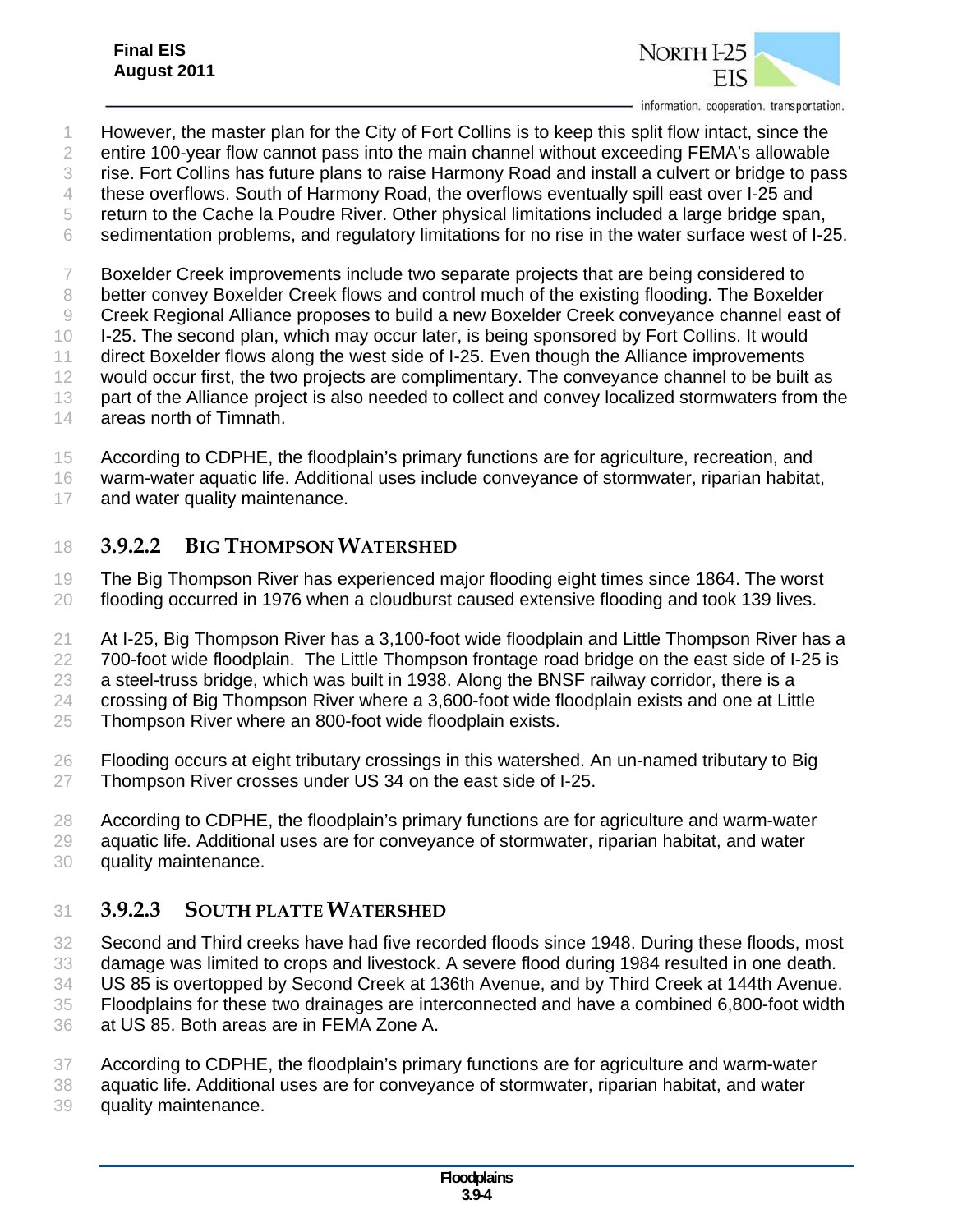

### **3.9.2.4 ST. VRAIN WATERSHED**

St. Vrain Creek has experienced major flooding 10 times since 1864. The worst flooding

occurred in 1941 when a cloudburst and snowmelt combination caused extensive flooding.

4 The 100-year flood width is about 3,700 feet near I-25 and 7,000 feet wide where it crosses

 the commuter rail corridor along SH 119. I-25 flooding also occurs at seven tributary crossings in this watershed. St. Vrain Creek riprap channel drops were built near the east and west right-

- of-way lines of I-25 to improve the stream's conveyance. The Colorado Division of Wildlife
- (CDOW) has concerns that these drops are too steep and fish migration is impaired.

A total of 7,000 feet of SH 119 is overtopped by the combined flooding from the St. Vrain

Creek and Idaho Creek. Existing structures are absent adjacent to SH 119 where the

11 proposed commuter rail route would cross these drainages.

- 12 According to CDPHE, the floodplain's primary functions are for recreation and warm-water
- aquatic life. Additional uses are for conveyance of stormwater, riparian habitat, and water
- 14 quality maintenance.

# **3.9.2.5 BIG DRY CREEK WATERSHED**

- Big Dry Creek has few records of flooding due to its numerous reservoirs and recent
- agricultural past. The 100-year flood width is about 1,500 feet near I-25 and 574 feet wide near 18 the commuter rail corridor.
- The Big Dry Creek crossing at I-25 is marginally adequate for passing stormwaters. Flooding
- 20 occurs at the tributaries at Little Dry Creek and the Tributary to Little Dry Creek, McKay Lake
- Drainageway, Mustang Run, South Fork Preble Creek, Sack Creek South, Shay Ditch, and
- Tanglewood Creek.
- According to CDPHE, the floodplain's primary functions are for recreation and warm-water
- aquatic life. Additional uses are for conveyance of stormwater, riparian habitat, and water
- quality maintenance.

## **3.9.2.6 CLEAR CREEK WATERSHED**

- Clear Creek has experienced major flooding 12 times since 1864. The worst flooding occurred in 1965 when a cloudburst and snowmelt combination caused extensive damage. The 100- year flood width is about 3,700 feet near I-25. I-25 is not overtopped by Clear Creek. Tributary crossings at Niver Creek and Niver Creek Tributary L have flooding within the I-25 right-of-way.
- According to CDPHE, the floodplain's primary functions are for agriculture and warm-water
- aquatic life. Additional uses are for conveyance of stormwater, riparian habitat, and water
- quality maintenance.
-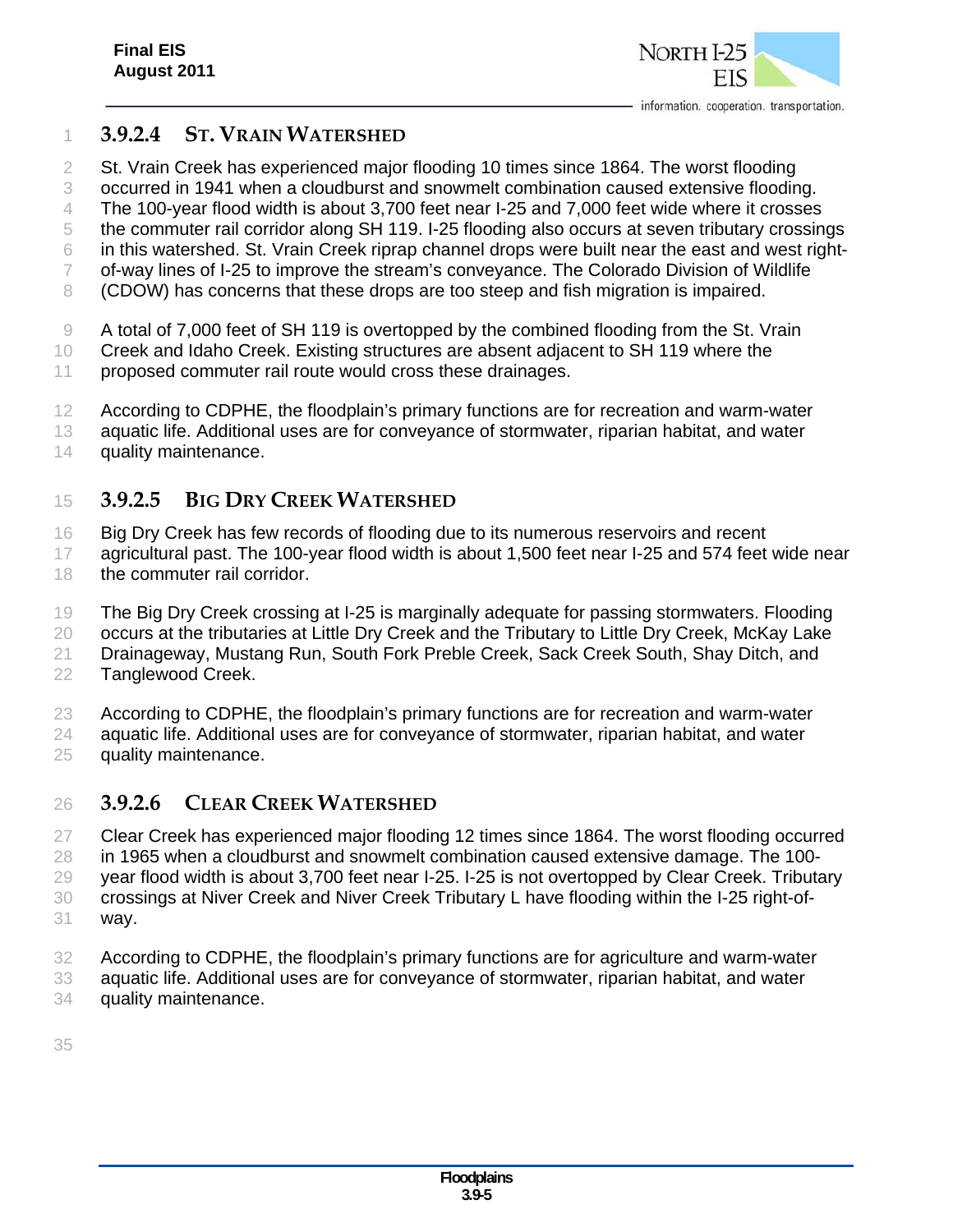

# **3.9.3 Environmental Consequences**

2 This section describes the consequences of the No-Action Alternative and three build packages with regard to floodplains. Specific floodplain impacts are identified and mitigation measures to address adverse impacts are described. Additional measures to mitigate impacts associated with bridge construction and roadway fill encroachment on flood fringe areas are discussed in **Section 3.9.4**.

 None of the crossings would have a significant encroachment on the floodplain. A significant encroachment is defined by FHWA as a transportation encroachment, and any direct support of a likely base floodplain development that would involve one or more of the following construction or flood related impacts:

- **A** significant potential for interruption or termination of a transportation facility that is needed for emergency vehicles or provides a community's only evacuation route.
- 13  $\rightarrow$  A significant risk.
- **A** significant adverse impact on natural and beneficial floodplain values.

# **3.9.3.1 NO-ACTION ALTERNATIVE**

 The No-Action Alternative would impact floodplains in areas where currently planned roadway improvements are planned. Existing conditions, described in **Section 3.9.2**, would continue. Probable improvements in floodplain areas are shown on **Figure 3.9-2**.

- In summary, probable No-Action Alternative improvements in floodplain areas would include:
- **SH 1 to SH 14** improvements: rehabilitation of one drainage structure.
- **→** SH 14 to SH 60 improvements: rehabilitation of three drainage structures.
- $22 \rightarrow$  SH 60 to E-470 improvements: rehabilitation of two drainage structures.
- **► E-470 to US 36** no drainage improvements are planned.

# **3.9.3.2 PACKAGE A**

Package A includes construction of additional general purpose and auxiliary lanes on I-25, and

26 the implementation of commuter rail and bus service. This alternative is described in detail in

- **Chapter 2** *Alternatives*. **Table 3.9-1** summarizes the consequences to floodplains of each
- component of Package A, Package B, and the Preferred Alternative floodplain impacts.

#### *Highway Components*

- Package A highway components would impact floodplains. Most drainage crossings are too
- small to pass the required flows under I-25 and would need to be replaced. In areas where the
- structures are sufficient to pass the required flows, the increased width of I-25 would
- necessitate their being lengthened. The specific components that would result in the greatest
- encroachment on floodplains are general purpose lane (GPL) improvements from SH 14 to
- SH 60 (4.9 acres) and GPL improvements from SH 60 to E-470 (4.6 acres). Any replacement
- or lengthening of a drainage structure, whether it is a bridge of culvert, would impact the
- floodplain. Specific consequences related to each highway component are shown in
- **Table 3.9-1** and on **Figure 3.9-1**.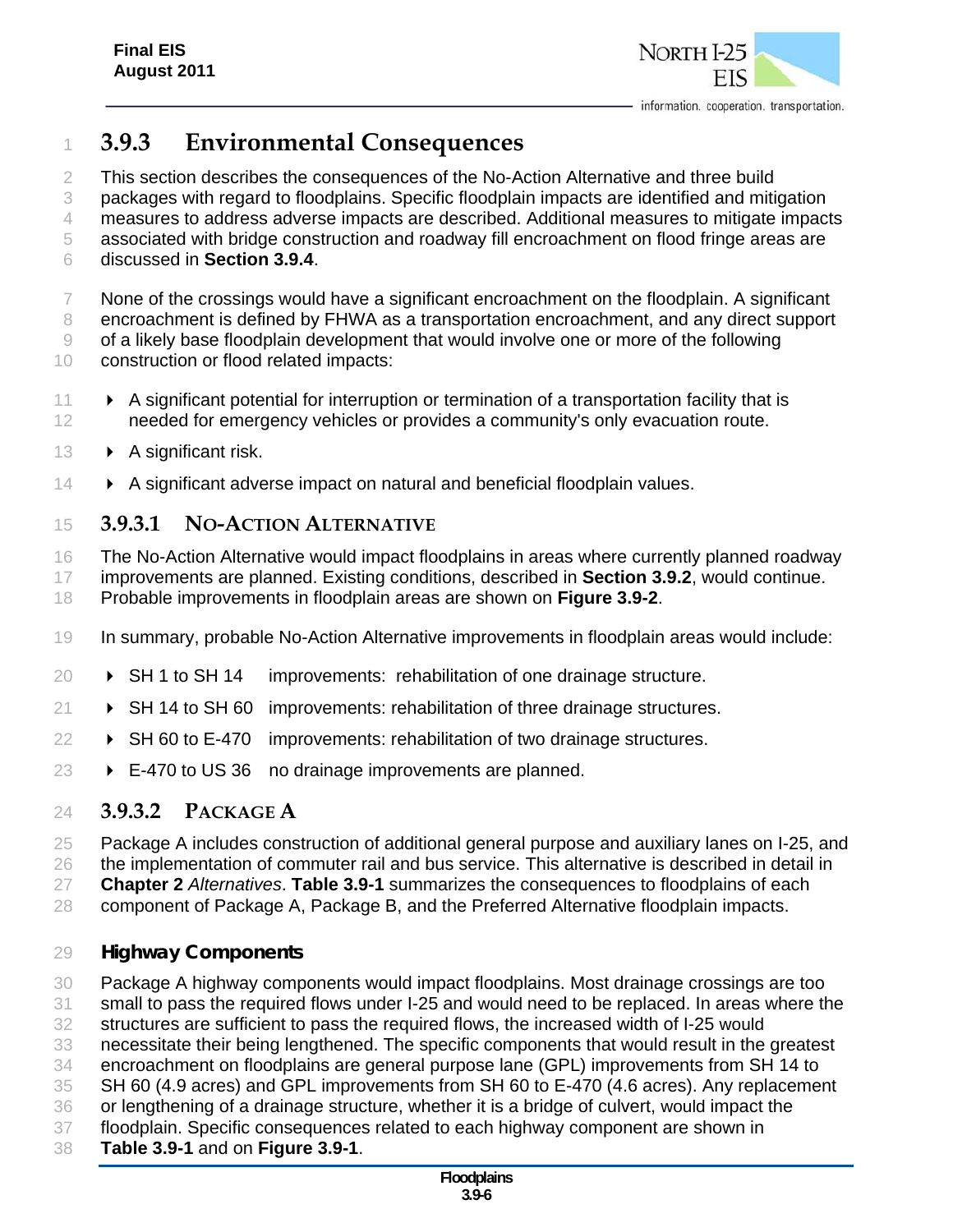

information. cooperation. transportation.

# 1 **Figure 3.9-2 Floodplain Impacts for the No-Action Alternative**

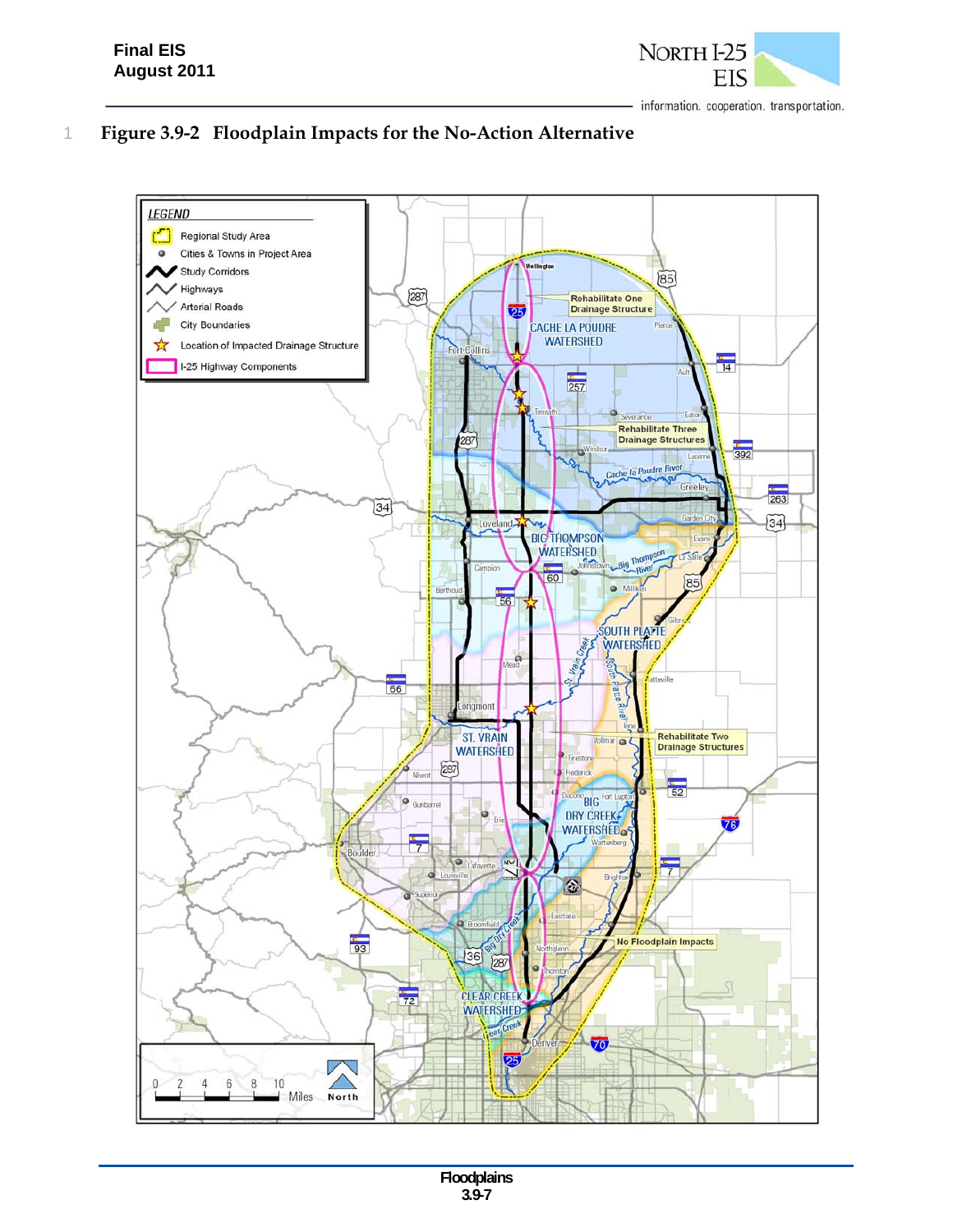1



# **Table 3.9-1 Estimated Area of Impacts to Floodplains**

| <b>Component Description</b>                     | <b>Impacted Area</b><br>(Acres) | <b>Component Description</b>                   | <b>Impacted Area</b><br>(Acres) | <b>Component Description</b>                                                  | <b>Impacted Area</b><br>(Acres) |
|--------------------------------------------------|---------------------------------|------------------------------------------------|---------------------------------|-------------------------------------------------------------------------------|---------------------------------|
| <b>Package A Highway Components</b>              |                                 | <b>Package B Highway Components</b>            |                                 | <b>Preferred Alternative Highway Components</b>                               |                                 |
| Safety Improvements:<br>SH 1 to SH 14            | 1.3                             | Safety Improvements:<br>SH 1 to SH 14          | 1.3                             | Safety Improvements:<br>SH 1 to SH 14                                         | 1.3                             |
| <b>GPL Improvements:</b><br>SH 14 to SH 60       | 4.9                             | <b>Tolled Express Lanes:</b><br>SH 14 to SH 60 | 6.0                             | <b>Tolled Express Lanes and</b><br><b>GPL Improvements:</b><br>SH 14 to SH 66 | 4.3                             |
| <b>GPL Improvements:</b><br>SH 60 to E-470       | 4.6                             | <b>Tolled Express Lanes:</b><br>SH 60 to E-470 | 5.0                             | <b>Tolled Express Lanes:</b><br>SH 60 to E-470                                | 4.2                             |
| <b>Structure Upgrades:</b><br>E-470 to US 36     | 0                               | <b>Tolled Express Lanes:</b><br>E-470 to US 36 | 1.2                             | <b>Tolled Express Lanes:</b><br>E-470 to US 36                                | 1.2                             |
| Total Package A<br>Highway Impacts:              | 10.8                            | <b>Total Package B</b><br>Highway Impacts:     | 13.5                            | <b>Total Preferred Alternative</b><br>Highway Impacts:                        | 11.0                            |
| <b>Package A Transit Components</b>              |                                 | <b>Package B Transit Components</b>            |                                 | <b>Preferred Alternative Transit Components</b>                               |                                 |
| Commuter Rail:<br>Fort Collins to Longmont       | 1.7                             | <b>BRT: Fort Collins/ Greeley to</b><br>Denver | 0                               | Commuter Rail:<br>Fort Collins to Longmont                                    | 1.7                             |
| <b>Commuter Rail:</b><br>Longmont to North Metro | 0.2                             | BRT: Fort Collins/ Greeley to DIA              | 0                               | <b>Commuter Rail:</b><br>Longmont to North Metro                              | 0.2                             |
| <b>Commuter Bus:</b><br>Greeley to Denver        | 0.1                             |                                                |                                 | <b>Commuter Bus:</b><br>Greeley to Denver                                     | 0.1                             |
| <b>Commuter Bus:</b><br>Greeley to DIA           | $\boldsymbol{0}$                |                                                |                                 | <b>Commuter Bus:</b><br>Greeley to DIA                                        | $\Omega$                        |
| <b>Total Package A</b><br>Transit Impacts:       | 2.0                             | <b>Total Package B</b><br>Transit Impacts:     | 0                               | <b>Total Preferred Alternative</b><br>Transit Impacts:                        | 2.0                             |
| <b>Total Package A</b><br>Impacts:               | 12.8                            | <b>Total Package B</b><br>Impacts:             | 13.5                            | <b>Total Preferred Alternative</b><br>Impacts:                                | 13.0                            |

BRT ...... Bus Rapid Transit

2

3

GPL ...... General Purpose Lane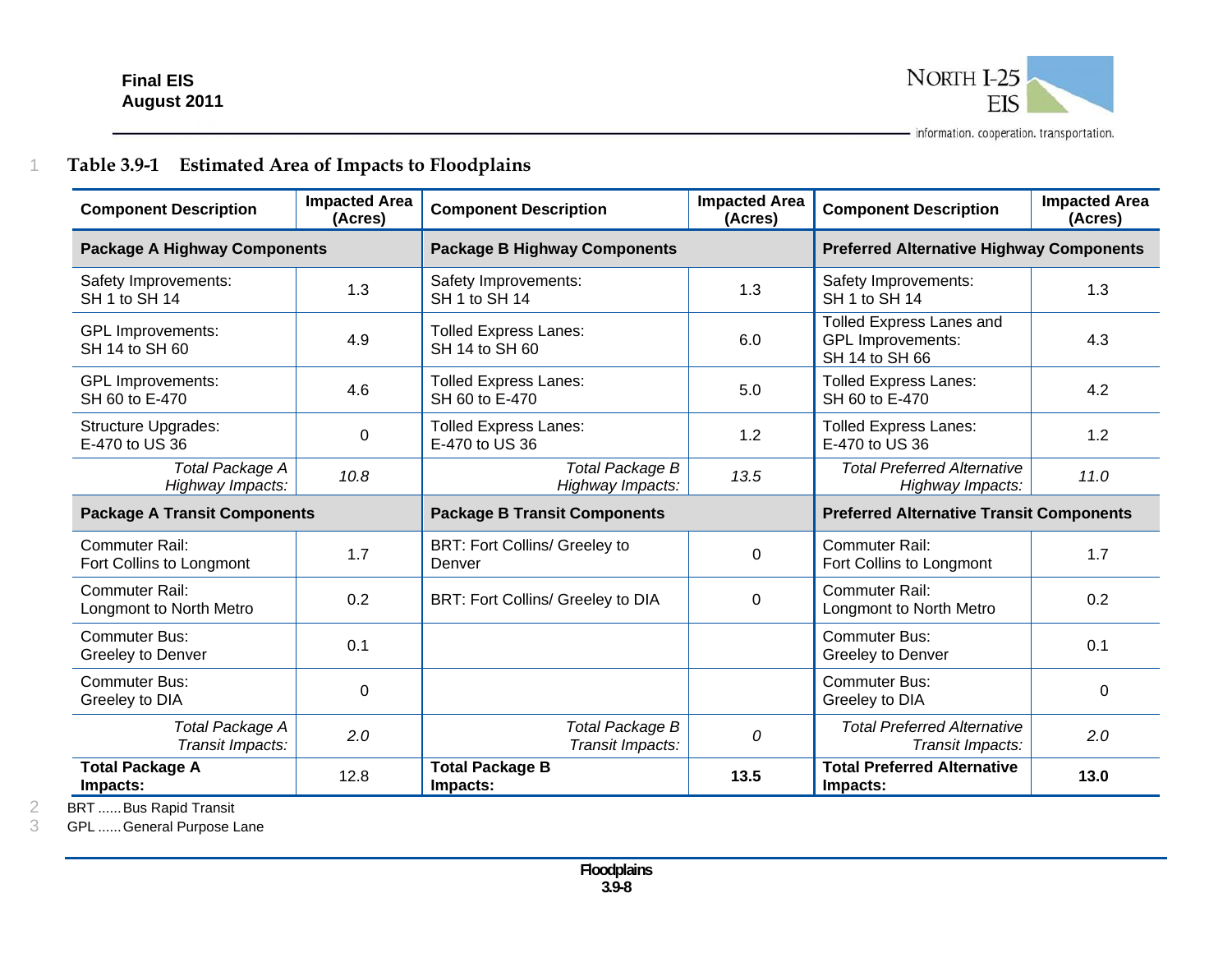

information. cooperation. transportation.

# 1 **Figure 3.9-3 Package A Floodplain Impacts**

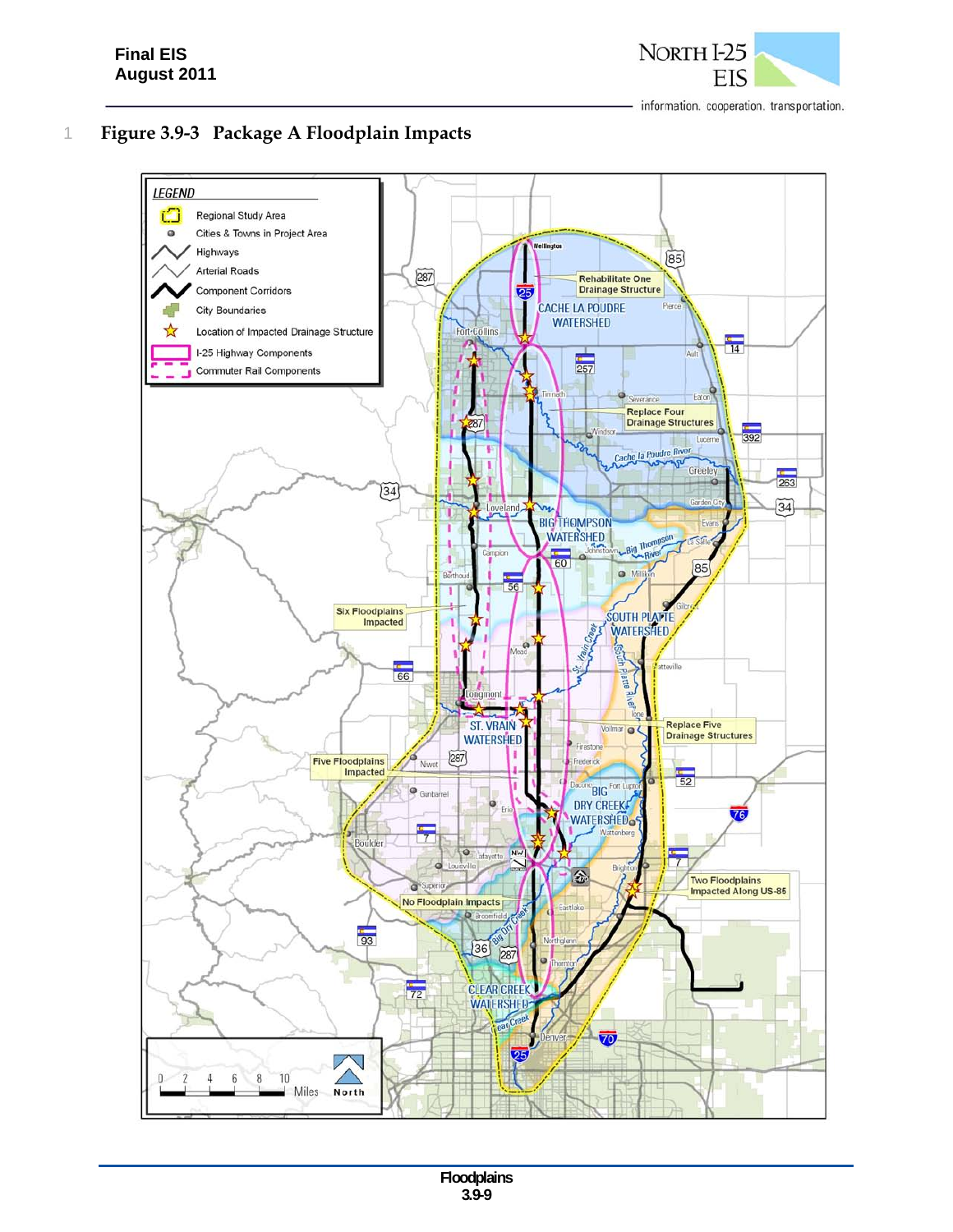

- Specific consequences related to each Package A highway component would be as follows:
- $2 \rightarrow$  Safety improvements involving floodplains from SH 1 to SH 14 would be limited to the No-Action Alternative improvements involving rehabilitation of one drainage structure.
- **→ GPL improvements from SH 14 to SH 60 (plus auxiliary lanes between Harmony Road and** 5 SH 60 widening would encroach on to three floodplains and would require the replacement of four major drainage structures.
- $7 \rightarrow$  GPL improvements from SH 60 to E-470 widening would encroach on to four floodplains 8 and would require the replacement of five major drainage structures.
- 9  **Structure upgrades from E-470 to US 36 would be limited to the No-Action Alternative,** which would have no floodplain impacts.

 **Boxelder Creek** floodplains are mapped from the northern project limits to its confluence with 12 the Cache la Poudre River. The creek runs parallel to I-25 to the east for several miles before it crosses under I-25. There are several overflow areas along I-25 before the Boxelder crosses 14 I-25. There are five structures at these locations. These structures would either be replaced in kind, extended in kind, or a new larger structure would be needed. These improvements would have the following floodplain impacts:

- **IMP** Improving the capacity of the drainage structures would decrease the amount of ponding east of I-25 but could increase the chance of downstream flooding to the west of I-25.
- Natural vegetation around the drainage structures would be disturbed during construction.

 **Boxelder Creek** crosses under I-25 near mile post 269, flowing from east to west. The current structure would be replaced in kind. This improvement would have the following floodplain impacts:

- $23 \rightarrow$  There should be minimal or no changes to the floodplain limits. There may be local changes due to the new structure, but this should not affect flooding upstream or downstream of the structure.
- $26 \rightarrow$  Natural vegetation around the drainage structure would be disturbed during construction.

 **The Cache la Poudre River** crosses under I-25 near mile post 266, flowing from west to east. The current bridge would be replaced with a wider one along the new alignment of I-25 to match the new typical section. Determination of the replacement structure type would be made by CDOT, FEMA, and adjacent jurisdictions. These improvements would have the following impacts on the floodplain:

- There should be minimal or no changes to the floodplain limits. There may be local changes due to the new structure and new structure location, but this should not affect flooding upstream or downstream of the structure.
- Natural vegetation around the drainage structure would be disturbed during construction.
- Surrounding wetlands would be disturbed during construction and destroyed by the new structure location.

 **The Cache la Poudre River** 100-year flows split just west of I-25. The majority of the 100-year flow heads east to the existing I-25 bridge, causing overtopping of the interstate. The

- remaining flows pass to the south crossing Harmony Road before flooding I-25 at the I-25 and Kechter Road crossroads. There are no structures at this location currently. CDOT and the
	- **Floodplains 3.9-10**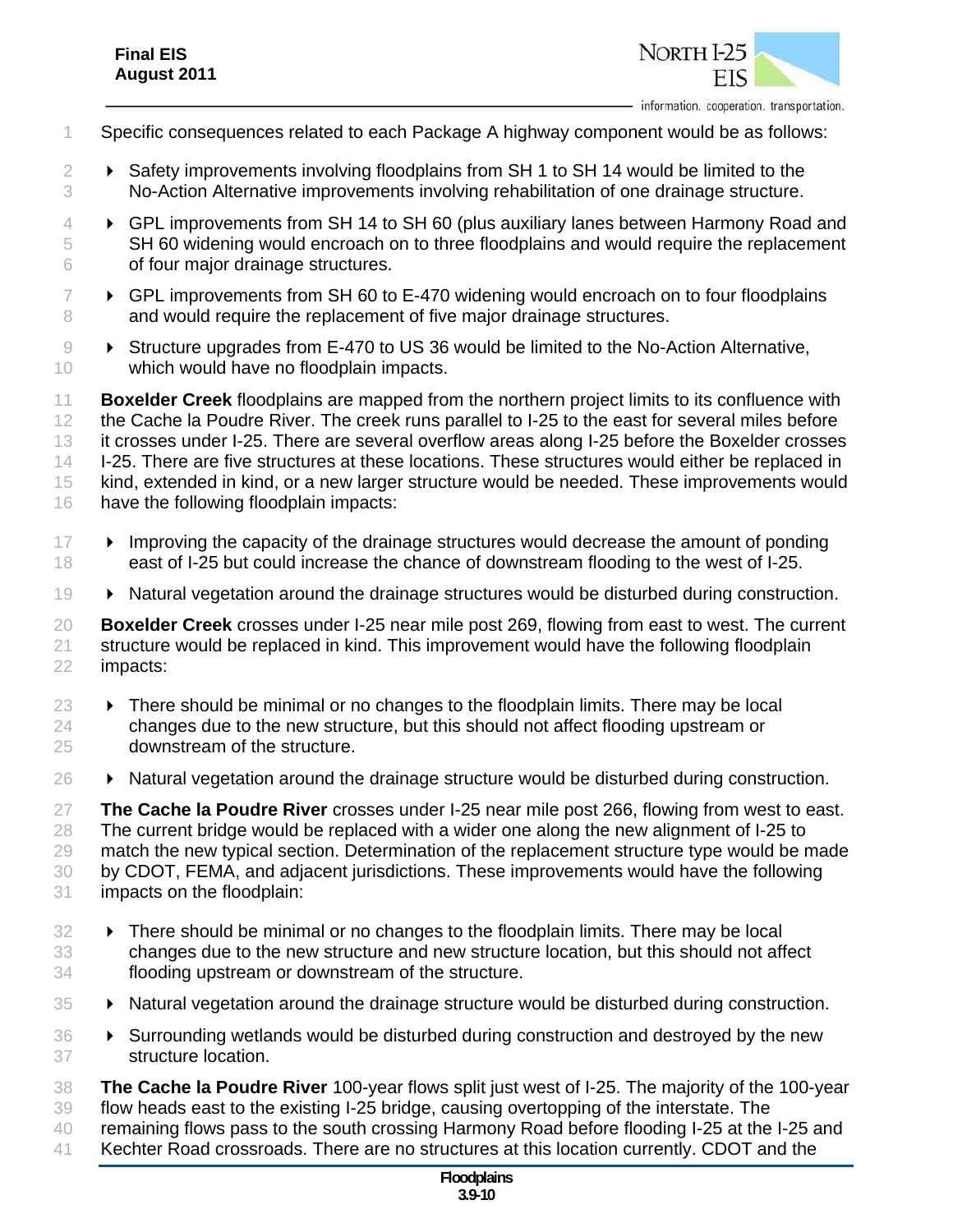information. cooperation. transportation.

- local agencies acknowledge that a comprehensive reevaluation at the time of final design
- would be necessary to determine the appropriate alignment and sizing of structures throughout
- this complicated split flow reach. Due to the level of design and information available at this
- time, the proposed options are based on current regulations and the master plan for the City of
- Fort Collins which plans to keep the split flow intact. Four concrete box culverts (CBCs) would
- be added to this area, one in each quadrant of the crossroads. These improvements would
- have the following impacts to the floodplain:
- 8 **The floodplain limits would change with the new structures. I-25 should not be overtopped**  anymore and the flows would become more channelized. There could be an increase in downstream flooding due to the more concentrated flows.
- 11 > Natural vegetation surrounding the roadway would be disturbed during construction.
- **B** Surrounding wetlands could be disturbed during construction.
- **The Big Thompson River** crosses under I-25 near mile post 257, flowing from west to east. 14 The current bridge would be replaced with a new wider bridge due to widening of I-25. The 15 proposed bridge will not be much longer than the existing bridge, but the profile of I-25 was raised to provide the capacity needed to pass the 100-year flows. This improvement would have the following floodplain impacts:
- There should be minimal or no changes to the floodplain limits. There may be local 19 changes due to the widening of the bridge, but this should not affect flooding upstream or downstream of the structure.
- $21 \rightarrow$  Natural vegetation surrounding the structure would be disturbed during construction.
- $22 \rightarrow$  Surrounding wetlands would be disturbed during construction and destroyed due to the widening of the structure.
- **The Little Thompson River** crosses under I-25 near mile post 250, flowing from west to east. The current bridge would be replaced with a new wider bridge and shifted to accommodate widening of I-25 and a new alignment. These improvements would have the following floodplain impacts:
- $28 \rightarrow$  There should be no or minimal changes to the floodplain. There may be local changes due 29 to the widening and shifting of the bridge, but this should not affect flooding upstream or downstream of the structure.
- **Natural vegetation surrounding the structure would be disturbed during construction.**
- **EX** Surrounding wetlands would be disturbed during construction and destroyed due to the widening and shifting of the structure.
- **North Creek** crosses under I-25 near mile post 245, flowing from west to east. The existing CBC would be replaced in kind, but it would probably be extended due to the new alignment of the ramps and frontage road. This improvement would have the following floodplain impacts:
- There should be minimal or no changes to the floodplain limits. There could be local changes due to extending the CBC, but this should not affect flooding upstream or downstream of the structure.
-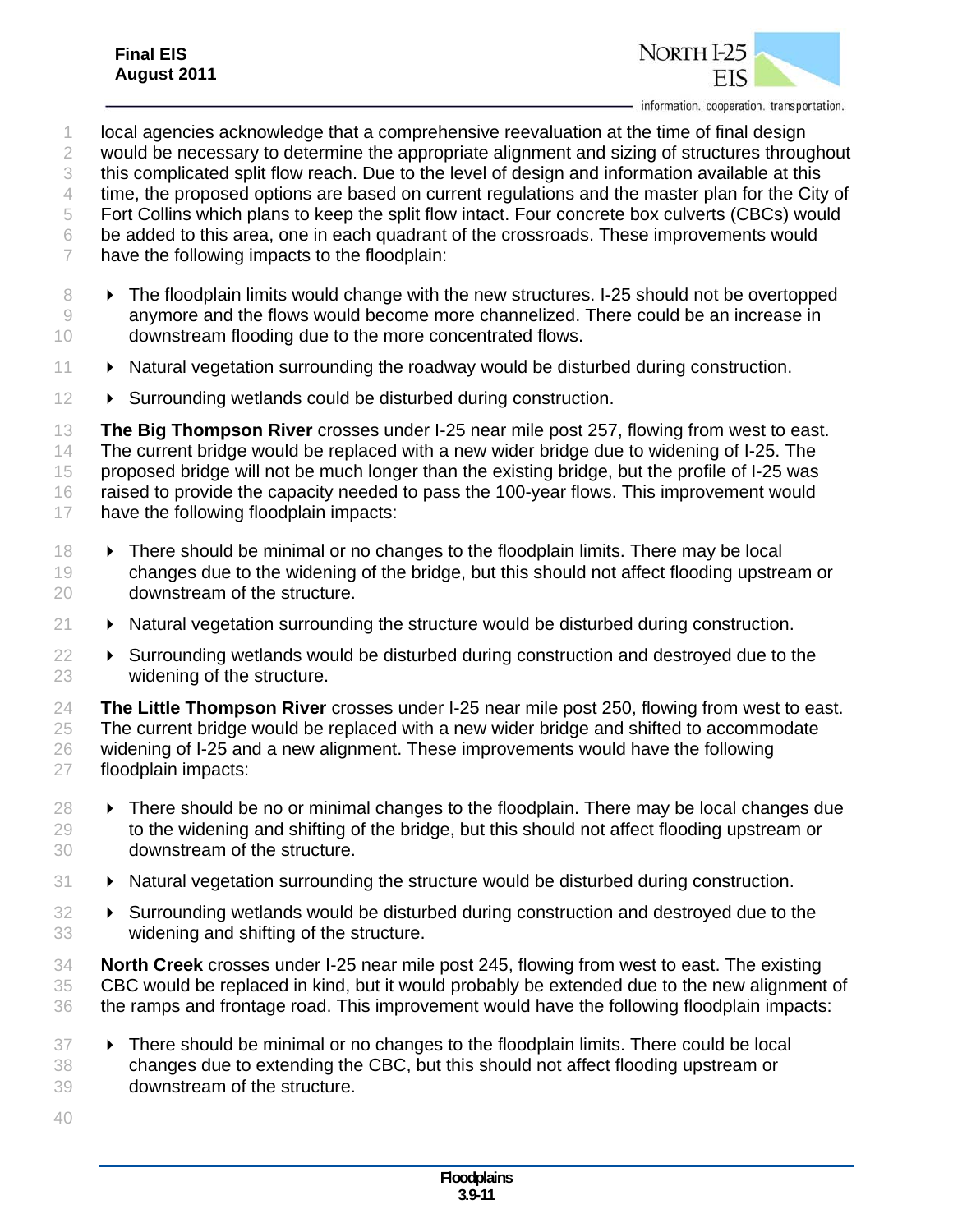

- 1 > Natural vegetation surrounding the structure would be disturbed during construction.
- $2 \rightarrow$  Surrounding wetlands would be disturbed during construction and destroyed due to extending the CBC.

 **Little Dry Creek** crosses under I-25 near mile post 231, flowing from west to east. The existing 72-inch reinforced concrete pipe (RCP) would be replaced with a larger structure. This improvement would have the following floodplain impacts:

- $7 \rightarrow$  There should be minimal or no changes to the floodplain limits. There could be local 8 changes due to replacing the CBC, but this should not affect flooding upstream or downstream of the structure.
- Natural vegetation surrounding the structure would be disturbed during construction.
- 11 > Surrounding wetlands would be disturbed during construction.

#### *Transit Components*

- 13 Package A transit components would impact floodplains where crossings occur and where the
- commuter rail and commuter bus routes require widening that encroaches on to floodplains.
- The commuter rail route from Fort Collins to Longmont would cross six floodplains and the
- 16 route from Longmont to North Metro would cross five floodplains. Commuter bus service along
- the US 85 queue jumps would impact two floodplains between Greeley and Denver.
- Commuter bus service to DIA would cross four floodplains, but would not impact any of them.
- None of the bus stations, bus and commuter rail maintenance facilities, rail stations, or
- associated parking facilities would impact a floodplain.
- **Spring Creek** crosses under the BNSF railroad, the proposed alignment for the commuter rail, 22 approximately 0.15 miles south of Prospect Road. The existing CBC is inadequate, but adding two 60-inch RCP would help pass the full 100-year flows. These improvements would have the following impacts to the floodplain:
- $25 \rightarrow$  The railroad is currently overtopped by the 100-year flows. Adding the pipes could alleviate this problem. However, there could be an increase in downstream flooding because the flows would be more concentrated through the pipes as opposed to spilling over the railroad.
- $29 \rightarrow$  Natural vegetation around the drainage structures would be disturbed during construction.
- **Fossil Creek** crosses under the BNSF railroad five times between Fossil Creek Drive and south of Trilby Road. The floodplain has been mapped by the City of Fort Collins in this area. At these crossings, three of the structures would be replaced with larger structures, and two new structures would be added. These improvements would have the following impacts to the floodplain:
- 35 At three of the five crossings, Fossil Creek overtops the railroad. The new structures could alleviate this problem. They could also reduce ponding on the upstream sides of the railroad. Increasing the capacity of the crossing structures could cause more flooding downstream however. Because Fossil Creek snakes back and forth around the railroad, more detailed study would be needed to determine the full changes to the floodplain. Channel improvements and downstream studies may be needed in the future.
-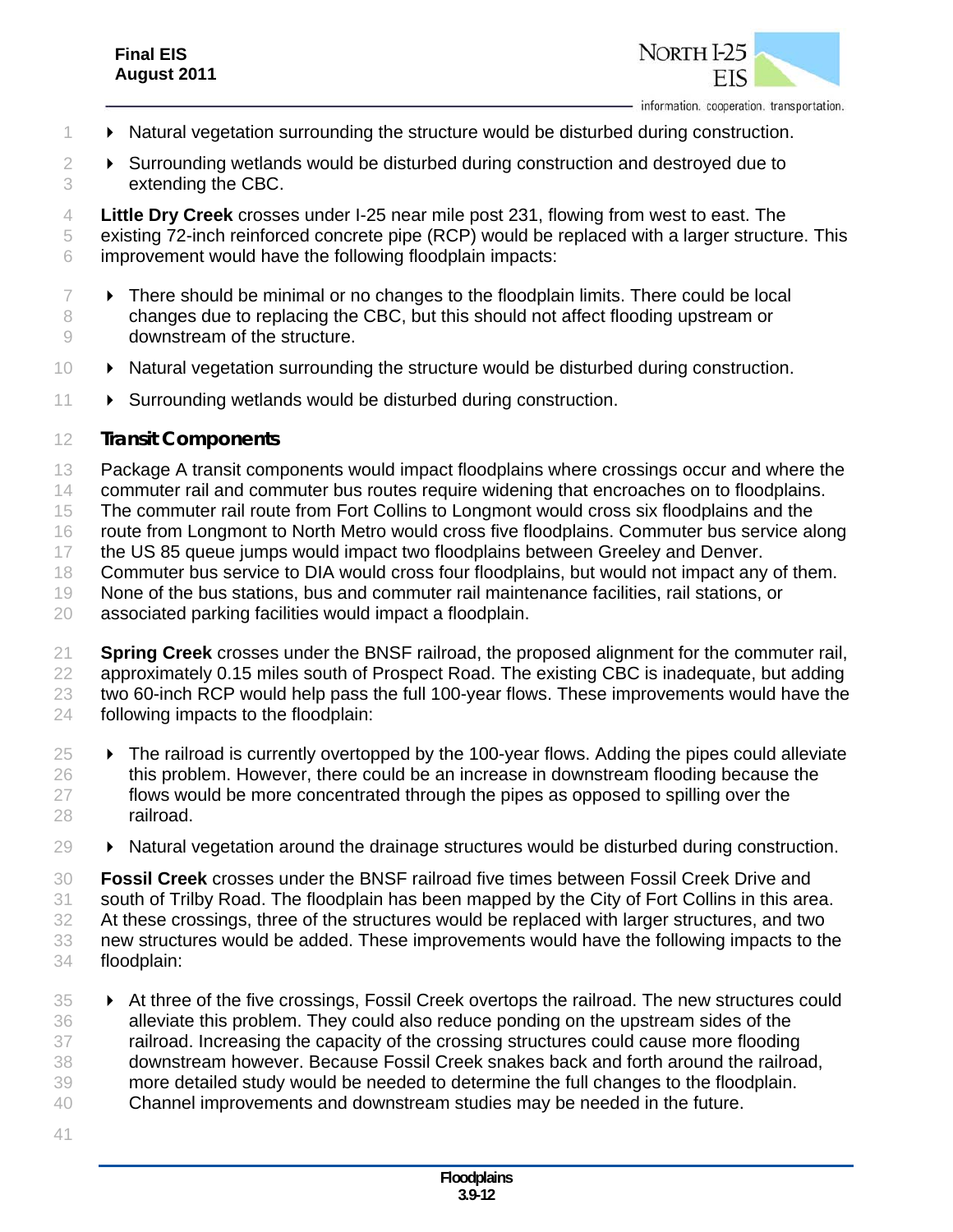- 1  **Natural vegetation around the drainage structures would be disturbed during construction.**
- 2  $\rightarrow$  Current mapping only shows wetlands at two locations. At both of these locations, the wetlands would be disturbed during construction.

 **Dry Creek** crosses under the BNSF railroad near the Loveland Plaza Mobile Home Park. The existing CBC is inadequate. This could be solved by adding several 96-inch RCP or replacing the CBC with a larger structure. These improvements would have the following impacts to the floodplain:

- **A** larger structure or the added pipes could decrease ponding upstream of the railroad but could increase the chance of flooding downstream of the railroad.
- Natural vegetation around the drainage structures would be disturbed during construction.
- 11 > Surrounding wetlands would be disturbed during construction.

 **The Big Thompson River** crosses under the BNSF railroad approximately 1/3 of a mile south of West 1st Street. The existing bridge is not overtopped and would be extended in kind. This would have the following impacts to the floodplain:

- There should be minimal or no changes to the floodplain limits. There may be local 16 changes due to extending the existing bridge, but this should not affect flooding upstream 17 or downstream of the structure.
- **Natural vegetation around the drainage structure would be disturbed during construction.**
- 19 Surrounding wetlands would be disturbed during construction and could possibly be destroyed due to the bridge extension.

 **The Little Thompson River** crosses under the BNSF railroad approximately 1/3 of a mile 22 south of County Road 6c. The existing bridge is not overtopped and would be extended in kind. This would have the following impacts to the floodplain:

- $24 \rightarrow$  There should be minimal or no changes to the floodplain limits. There could be local changes due to extending the existing bridge, but this should not affect flooding upstream or downstream of the structure.
- $27 \rightarrow$  Natural vegetation around the drainage structure would be disturbed during construction.
- $\rightarrow$  Surrounding wetlands would be disturbed during construction and could possibly be destroyed due to the bridge extension.
- **Spring Gulch** crosses under the BNSF railroad just south of 17th Avenue. The new commuter rail would cross Spring Gulch again along SH 119. The existing pipe at the railroad is inadequate. A larger structure is needed to pass the 100-year flows. At the new crossing, a bridge is proposed as well. These improvements would have the following impacts to the floodplain:
- $\rightarrow$  A larger structure at the railroad crossing and an adequately sized structure at the new commuter rail crossing should maintain or improve the floodplains at these locations. There could be a chance of increased flooding between these two bridges in Longmont, but this area is only mapped to a Zone X level of detail currently.
- 39 > Natural vegetation around the drainage structures would be disturbed during construction.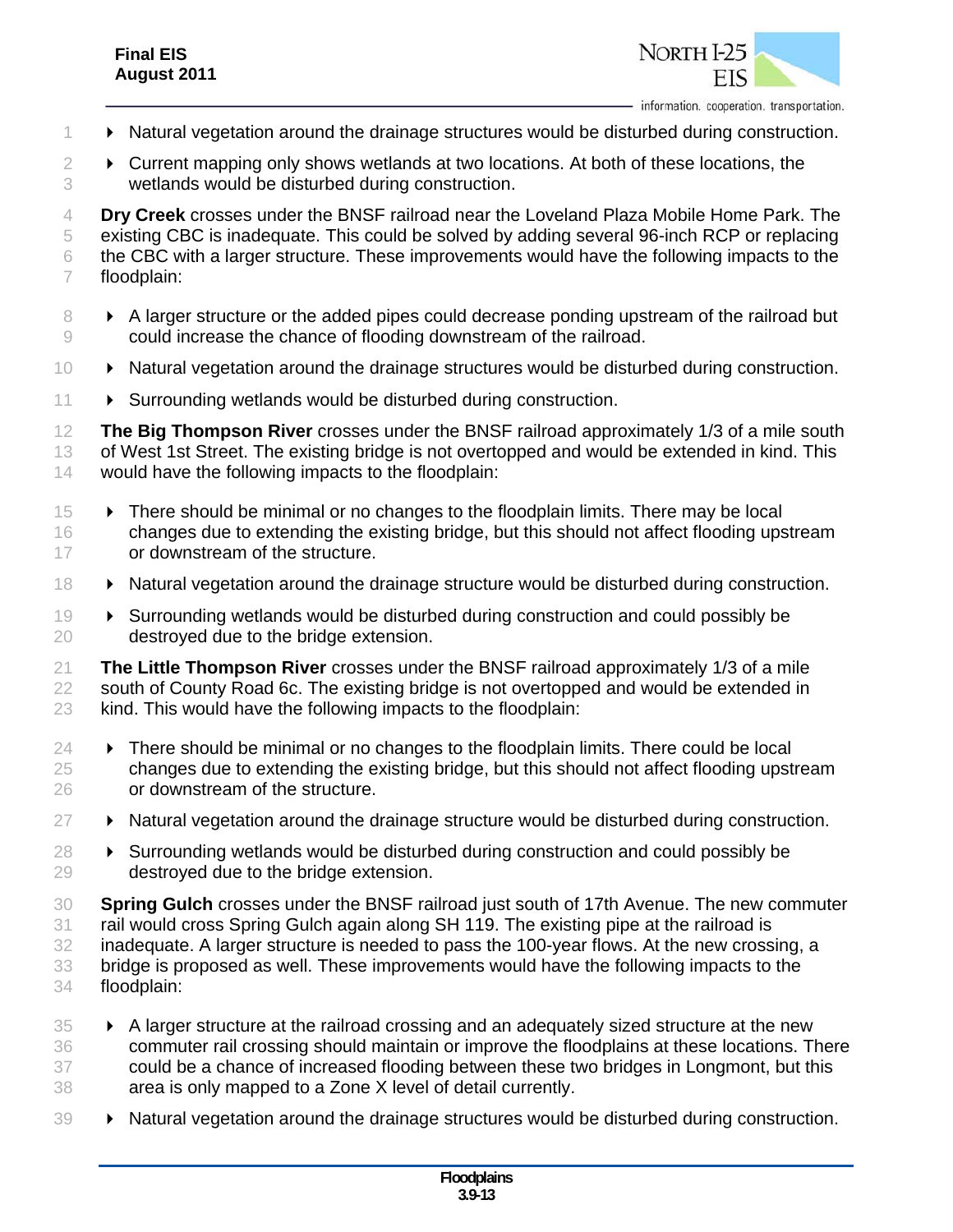

- **The St. Vrain Creek** would cross under the proposed commuter rail approximately 1.5 miles
- west of I-25 along SH 119. The proposed bridge would be very wide because of the wide,
- shallow floodplain in this area. This improvement would have the following impacts to the
- floodplain:
- The new commuter rail bridge would be adjacent to the older SH 119 bridge. The SH 119 structure would have to be replaced to limit flooding at the new rail crossing.
- $7 \rightarrow$  Natural vegetation around the drainage structures would be disturbed during construction.
- **EX** Surrounding wetlands would be disturbed during construction and destroyed due to the new bridge.
- **Idaho Creek** would cross under the proposed commuter rail approximately 0.66 miles west of I-25 along SH 119. A wide bridge is proposed for this crossing as well, because the St. Vrain floodplain encompasses Idaho Creek. This improvement would have the following impacts to the floodplain:
- 14 > Adding a bridge at the commuter rail crossing at the St. Vrain floodplain and at Idaho Creek could change the floodplain upstream of SH 119. The current wide shallow floodplain may 16 split into two flows that join together again downstream of SH 119. More detailed study 17 would be needed in the future to determine the full extent of the changes to the floodplain. There would probably not be an increase in the flooding downstream of the proposed commuter rail due to the new bridges.
- **Natural vegetation around the drainage structures would be disturbed during construction.**

 **Little Dry Creek** would cross under the proposed commuter rail approximately 0.15 miles south of Weld County Road 8 and 0.8 miles east of I-25. A new bridge is proposed at this crossing. This would have the following impacts to the floodplain:

- $24 \rightarrow$  There should be minimal or no changes to the floodplain limits. There could be local changes due to the new structure, but this should not affect flooding upstream or downstream of the structure.
- $27 \rightarrow$  Natural vegetation around the drainage structures would be disturbed during construction.
- 28 > Surrounding wetlands would be disturbed during construction and destroyed due to the new bridge.
- **Big Dry Creek** crosses under the UPRR approximately 0.5 miles north of SH 7 and 2.33 miles east of I-25. The current bridge is not overtopped and it is recommended that this structure be extended in kind. This would have the following impacts to the floodplain:
- There should be minimal or no changes to the floodplain limits. There may be local changes due to extending the existing structure, but this should not affect flooding upstream or downstream of the structure.
- 36 > Natural vegetation around the drainage structures would be disturbed during construction.
- **EX** Surrounding wetlands would be disturbed during construction and destroyed due to the new bridge.
-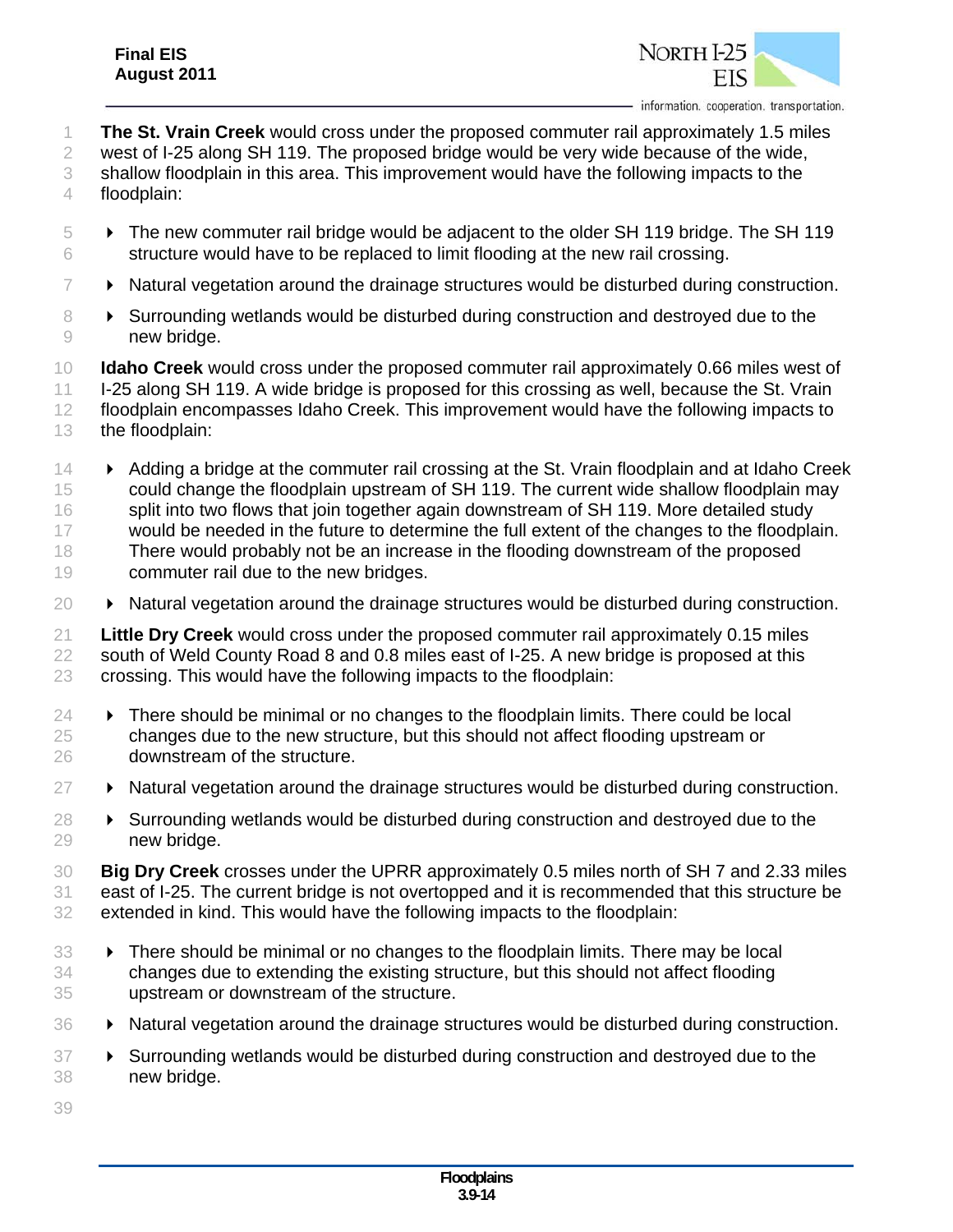

**Second Creek** has floodplains with designation Zone A at the intersection of US 85 and East

2 136th Avenue. This is a location of a proposed queue jump for the commuter bus. Tapers and

a shoulder would be added to northbound US 85 turn and to eastbound 136th Avenue. This

would have the following impacts to the floodplain:

- $5 \rightarrow$  The additional pavement could increase flows and cause some local changes to the floodplain limits.
- Vegetation would be disturbed and destroyed during construction.

 **First Creek** has floodplains with designation Zone A at the intersection of US 85 and East 104th Avenue. This is a location of a proposed queue jump for the commuter bus. Tapers and a shoulder would be added to southbound US 85 and to westbound 104th Avenue. This would have the following impacts to the floodplain:

- The additional pavement could increase flows and cause some local changes to the floodplain limits.
- 14 Vegetation would be disturbed and destroyed during construction.

# **3.9.3.3 PACKAGE B**

Package B includes construction of tolled express lanes on I-25, and the implementation of

- bus rapid transit service. This alternative is described in detail in **Chapter 2** *Alternatives.*
- **Table 3.9-1** summarizes the consequences of each component of Package B and provides a
- comparison with Package A and the Preferred Alternative.

#### *Highway Components*

 Package B highway components would impact floodplains. Most of the drainage crossings are too small to pass the required flows under I-25 and would need to be replaced. In areas where the structures are sufficient to pass the required flows, the increased width of I-25 would 24 necessitate their being lengthened. The specific component that would result in the greatest encroachment on floodplains includes the tolled express lanes from SH 14 to SH 60 (6.0 acres). Areas along the bus routes would not require new drainage structures. Any 27 replacement or lengthening of a drainage structure, whether it is a bridge or a culvert, would impact the floodplain. Specific consequences related to each Package B highway component are shown on **Figure 3.9-4** and would be as follows:

- **EX** Safety improvements involving floodplains from SH 1 to SH 14 would be limited to the No-Action Alternative, which includes the rehabilitation of one drainage structure.
- **Folled express lanes from SH 14 to SH 60 would encroach on to three floodplains and** would require the replacement of four major drainage structures.
- Tolled express lanes from SH 60 to E-470 would involve widening that would encroach on to four floodplains and require the replacement of five major drainage structures.
- Tolled express lanes from E-470 to US 36 would involve widening that would encroach on to five floodplains and require the replacement of six major drainage structures.
- Floodplain impacts to the floodplains of Boxelder Creek, the Cache la Poudre River, the Big
- Thompson River, the Little Thompson River, North Creek, St. Vrain Creek, and Little Dry
- Creek would be slightly greater than those for Package A due to the wider highway section.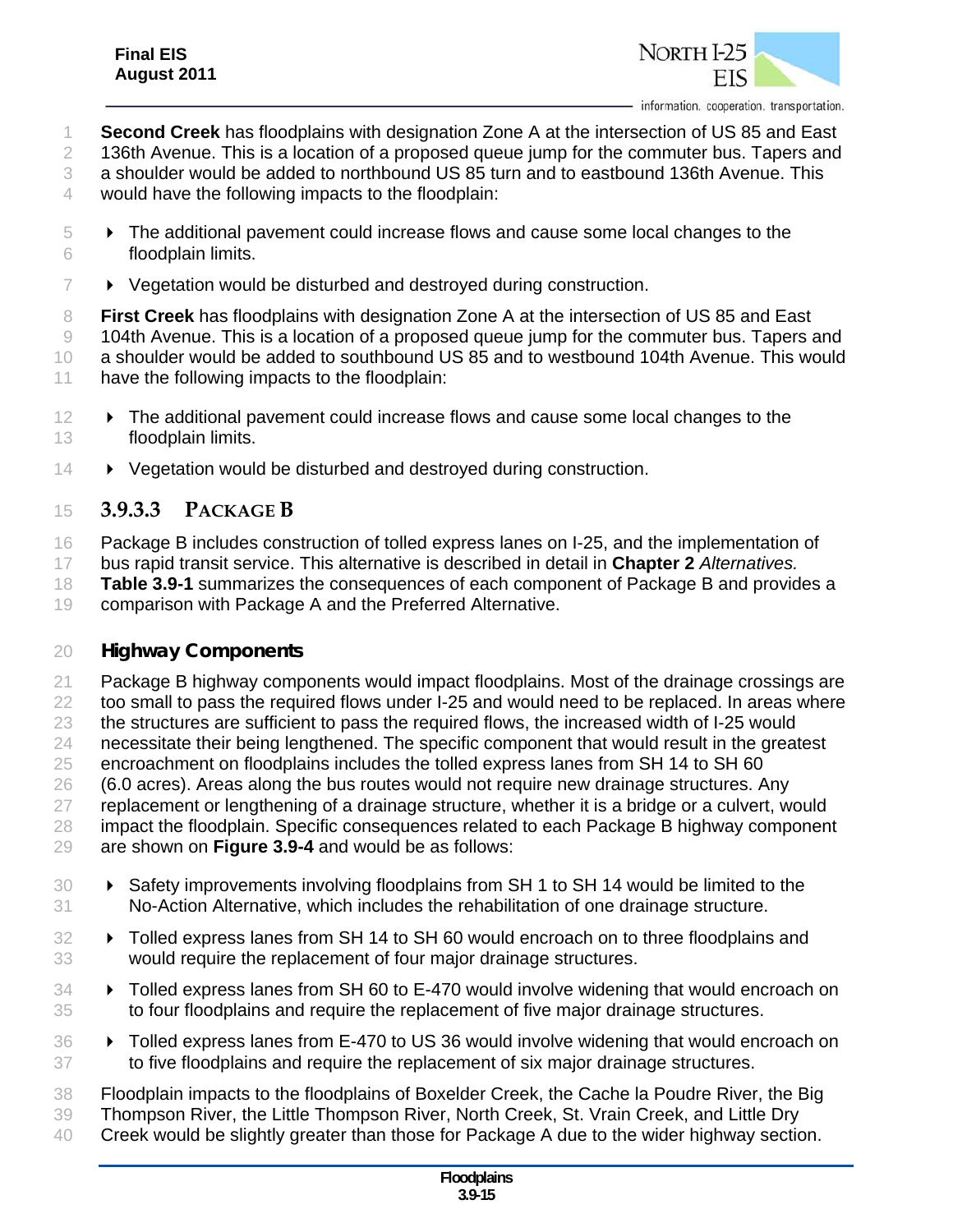

information. cooperation. transportation.

2

1 **Figure 3.9-4 Package B Floodplain Impacts** 

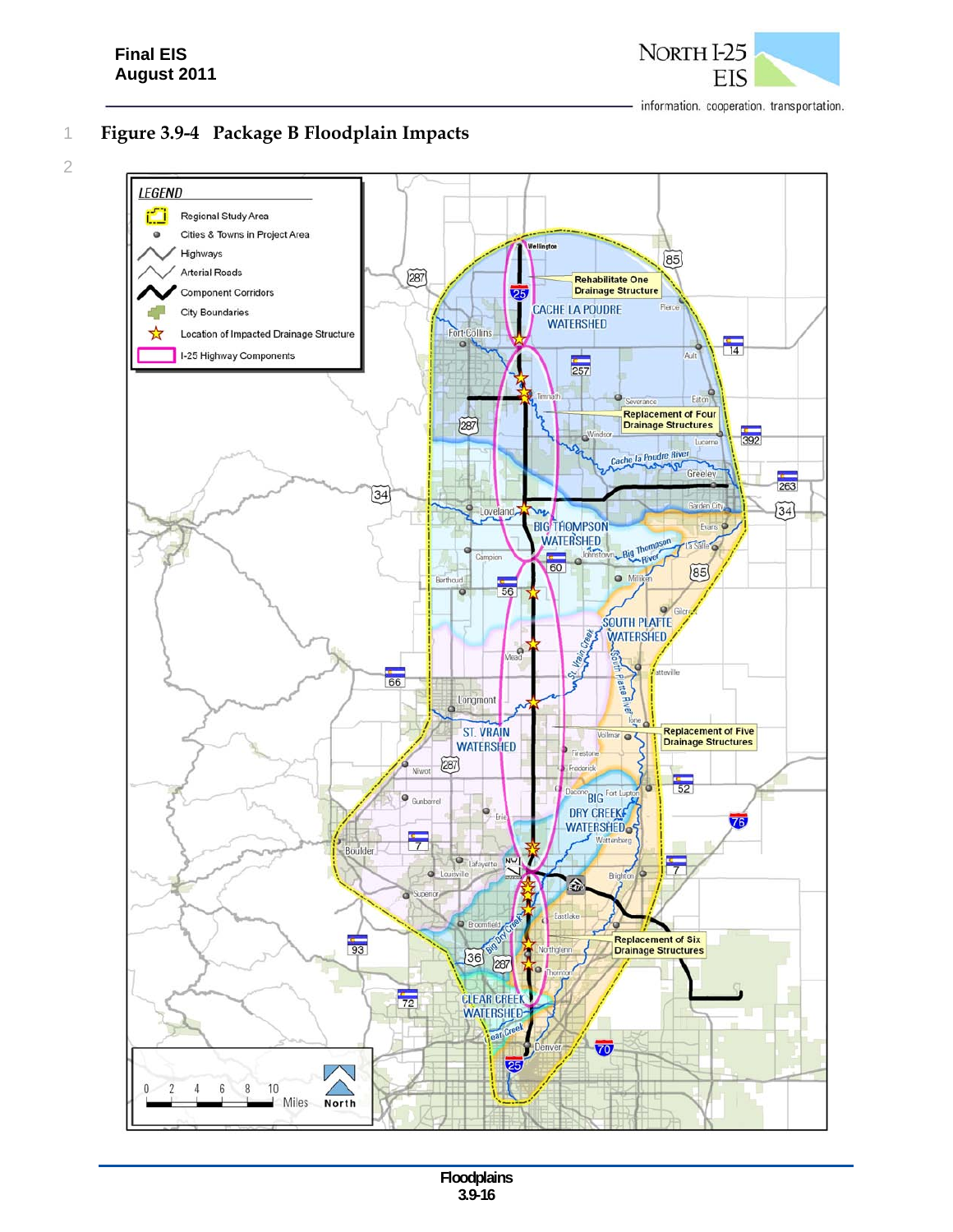

- 1 **St. Vrain Creek** crosses under I-25 near mile post 242. The existing bridge would be replaced
- 2 with a new wider bridge to match the widening of I-25 in this area. This would have the

3 following impacts to the floodplain:

- $4 \rightarrow$  There should be minimal or no changes to the floodplain limits. There may be local 5 changes due to the widening of the bridge, but this should not affect flooding upstream or 6 downstream of the structure.
- $7 \rightarrow$  Natural vegetation surrounding the structure would be disturbed during construction.
- 8 > Surrounding wetlands would be disturbed during construction and destroyed due to the 9 widening of the structure.

10 **The South Fork of Preble Creek** crosses under I-25 near mile post 229, flowing from west to 11 east. The existing CBC would be replaced with a larger CBC. This would have the following 12 floodplain impacts:

- 13 A larger structure might eliminate some of the spreading of the floodplain upstream of I-25. 14 Flooding could be increased downstream of I-25, however, due to the increased capacity of 15 the structure.
- 16 > Natural vegetation surrounding the structure would be disturbed during construction.

17 **Mustang Run** crosses under I-25 near mile post 227, flowing from west to east. The existing 18 structure is an 18-inch corrugated metal pipe that would be replaced with a CBC. This would 19 have the following floodplain impacts:

- $20 \rightarrow A$  larger structure would probably reduce upstream ponding behind I-25. Immediately 21 downstream of the structure ponding could increase behind a levee at Bull Canal. It is 22 unlikely that flooding would increase downstream of the Bull Canal levee.
- $23 \rightarrow$  Natural vegetation surrounding the structure would be disturbed during construction.
- $24 \rightarrow$  Surrounding wetlands could be disturbed during construction.
- 25 **Shay Ditch** crosses under I-25 near mile post 227, flowing from west to east. The existing pipe 26 would be replaced with a CBC. This would have the following floodplain impacts:
- $27 \rightarrow$  Ponding upstream of I-25 would probably be reduced, but there could be an increased 28 chance of flooding downstream of I-25.
- 29 > Natural vegetation surrounding the structure would be disturbed during construction.
- 30 Surrounding wetlands could be disturbed during construction.
- 31 **Big Dry Creek** crosses under I-25 near mile post 225, flowing from west to east. The existing 32 bridge would be replaced in kind and extended to match the widening of I-25. This would have 33 the following floodplain impacts:
- 34 > There should be minimal or no changes to the floodplain limits. There could be local 35 changes due to extending the bridge, but this should not affect flooding upstream or 36 downstream of the structure.
- 37 **EX** Natural vegetation surrounding the structure would be disturbed during construction.
- 38 > Surrounding wetlands would be disturbed during construction and destroyed due to the 39 extension of the bridge.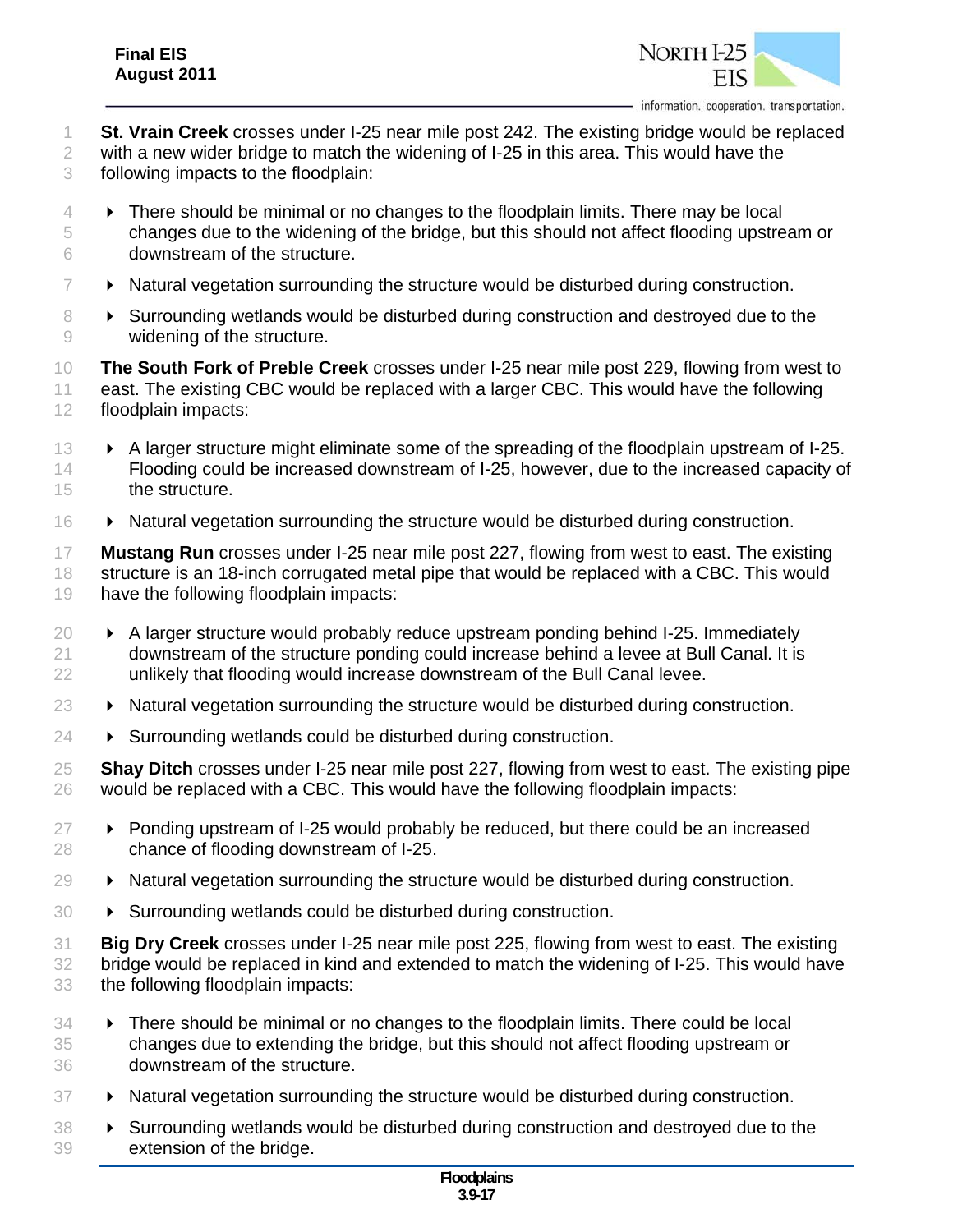

- **Niver Creek** crosses under I-25 near mile post 219, flowing from west to east. The existing
- CBC would be replaced and could be extended. This would have the following floodplain
- impacts:
- **EXECT** There should be minimal or no changes to the floodplain limits. There could be local changes due to possibly extending the structure, but this should not affect flooding upstream or downstream of the structure.
- $7 \rightarrow$  Natural vegetation surrounding the structure would be disturbed during construction.
- 8 > Surrounding wetlands would be disturbed during construction and possibly destroyed due to extending the CBC.
- *Transit Components*
- 11 Package B transit components would not have a floodplain impact that would be in addition to
- 12 that described under highway components. None of the bus routes, bus stations, bus
- maintenance facilities, or associated parking facilities would impact floodplains.
- *Indirect Effects to Floodplains*
- Improved structures at floodplain crossings can result in indirect effects to properties beyond
- 16 the regional study area. Improved crossings convey floodwaters more efficiently because
- 17 much of the original inadvertent detention caused by the highway embankment is removed.
- Greater flows pass through the new structure and are conveyed through downstream areas.
- These higher flows can cause increased flooding and potential damage to downstream
- properties. It is CDOT's policy that new structures are to be sized to pass the upstream flows
- through the highway right-of-way. The design flows are to be based on the current level of development, and are not to assume that any inadvertent detention facilities will lower them.
- Inadvertent detention facilities can include railroad embankments, irrigation canals, and ponds,
- which might be removed in the future.

# **3.9.3.4 PREFERRED ALTERNATIVE**

- The Preferred Alternative includes construction of additional general purpose and auxiliary
- 27 lanes on I-25, and the implementation of commuter rail and bus service. This alternative is
- described in detail in **Chapter 2** *Alternatives*. **Table 3.9-1** summarizes the consequences to
- floodplains of each component of Preferred Alternative and provides a comparison with
- Package A and Package B floodplain impacts. The Preferred Alternative highway and transit
- component are shown on **Figure 3.9-5**.
- *Highway Components*
- The Preferred Alternative highway components would impact floodplains. Most drainage
- crossings are too small to pass the required flows under I-25 and would need to be replaced.
- In areas where the structures are sufficient to pass the required flows, the increased width of
- I-25 would necessitate their being lengthened.
- Highway impacts to floodplains of Boxelder Creek, the Cache la Poudre River, the Big
- Thompson River, the Little Thompson River, North Creek and the Little Dry Creek would be
- very similar to the impacts described for Package A. The impacts may be slightly greater due
- to a wider highway section.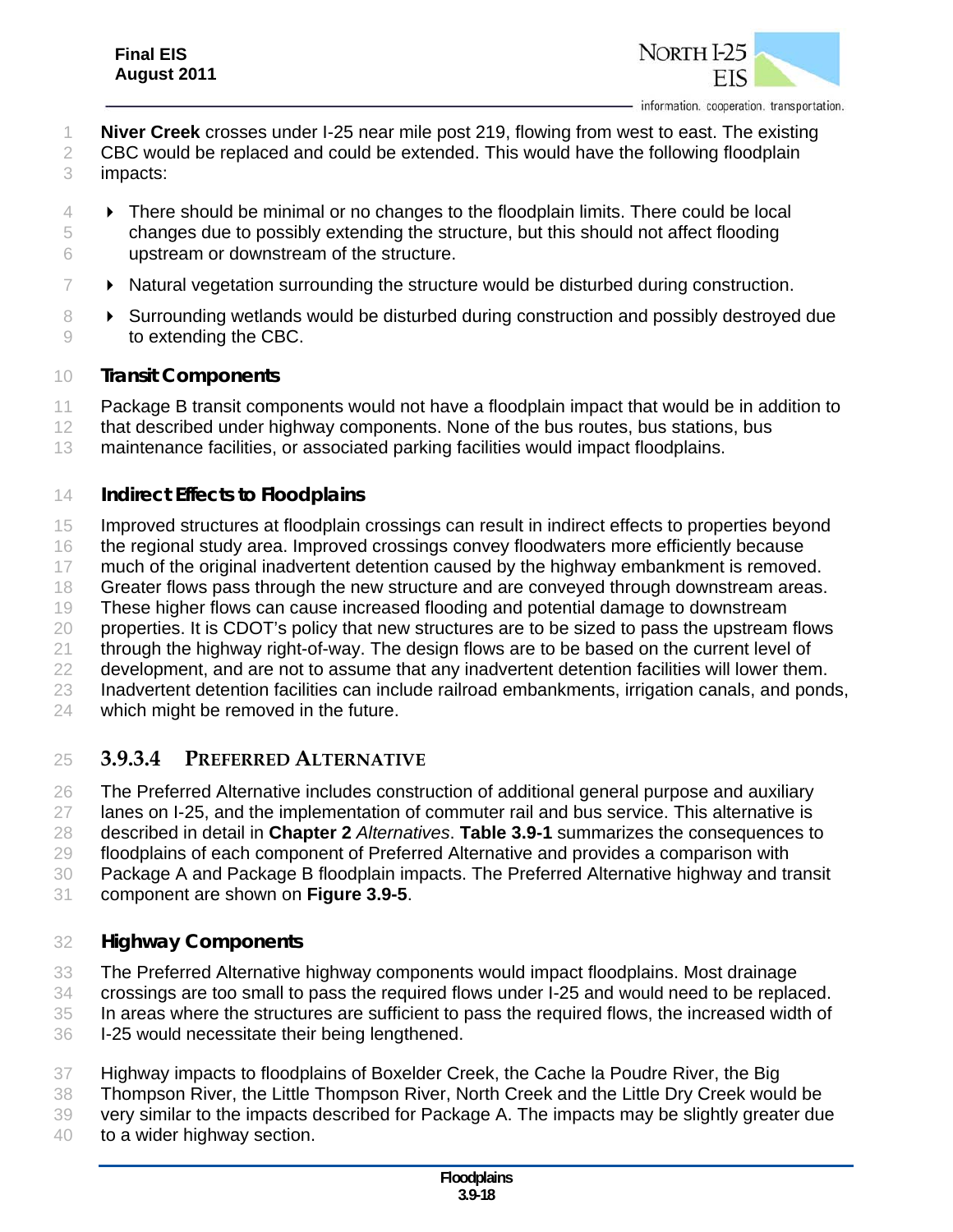

information. cooperation. transportation.

- Floodplain impacts to the St. Vrain Creek, South Fork of Preble Creek, Mustang Run, Shay
- Ditch, Big Dry Creek, and Niver Creek would be very similar to the impacts described for
- Package B. The impacts may vary slightly due to the changes in the highway sections.

### *Transit Components*

- The Preferred Alternative transit components would impact floodplains where crossings occur
- and where the commuter rail and commuter bus routes require widening that encroaches on to
- floodplains. The commuter rail route from Fort Collins to Longmont would cross six floodplains
- 8 and the route from Longmont to North Metro would cross five floodplains. Commuter bus
- service to DIA would cross four floodplains, but would not impact any of them. None of the bus
- stations, bus and commuter rail maintenance facilities, rail stations, or associated parking
- facilities would impact a floodplain.
- Floodplain impacts to Spring Creek, Fossil Creek, Dry Creek, the Big Thompson River, the
- Little Thompson River, Spring Gulch, St. Vrain Creek, Idaho Creek, Little Dry Creek, Big Dry
- Creek, Second Creek, and First Creek would be similar to the impacts described in
- Package A. Some areas will have less floodplain impacts than Package A due to commuter
- 16 rail being reduced to a single track in the Preferred Alternative.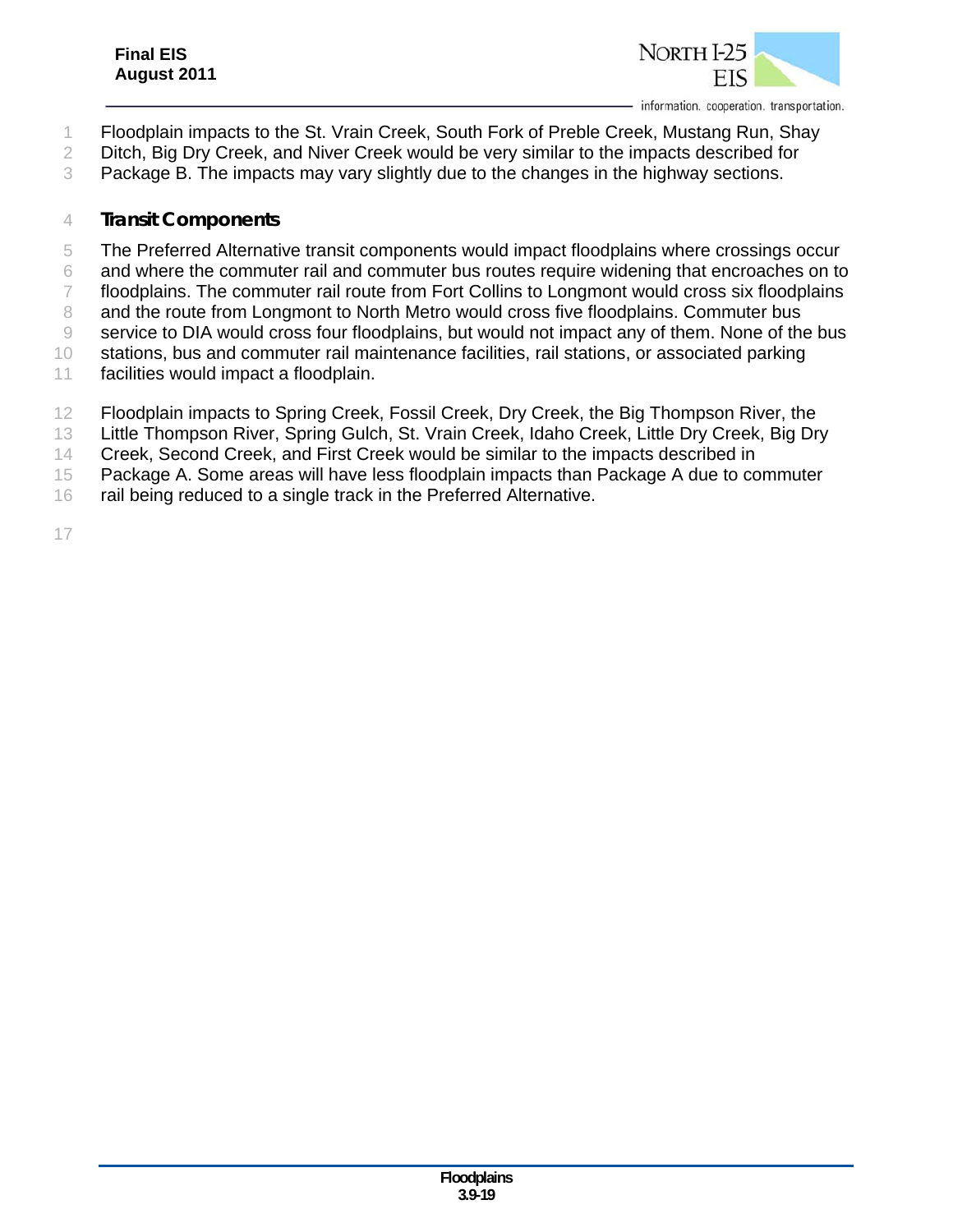

information. cooperation. transportation.

#### 1 **Figure 3.9-5 Preferred Alternative Floodplain Impacts**

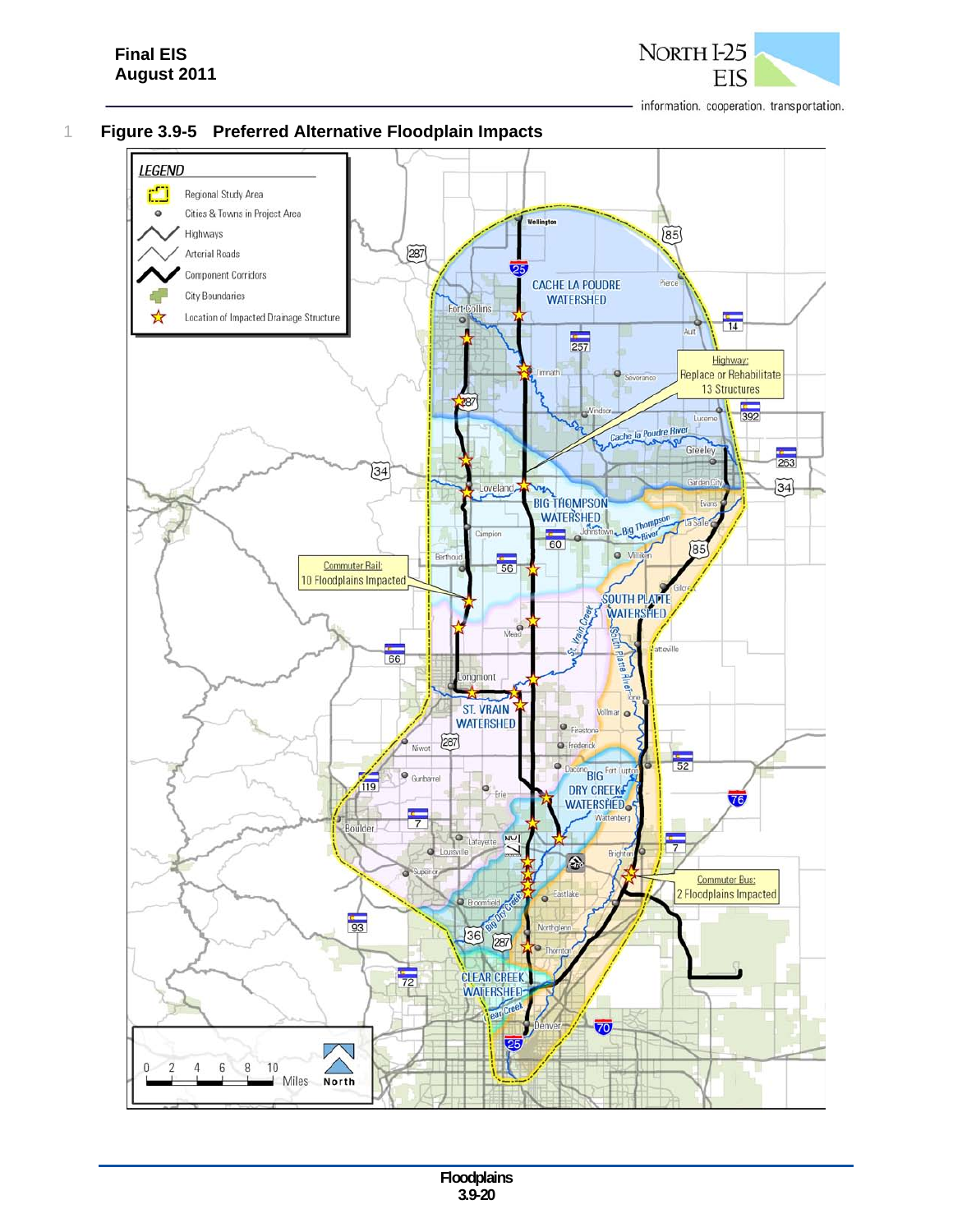

# **3.9.4 Mitigation Measures**

 Impacts to floodplains would occur with bridge construction or where roadway fill would encroach onto the flood fringe areas. Mitigation measures that will be employed include:

- The 100-year FEMA design flows will be used for freeboard determinations, scour design, and to ensure that flow velocities are acceptable.
- $6 \rightarrow$  The 500-year design flows will be used to further assess the scour design and set the depths of piles or caissons.
- 8 **The design will consider the maximum allowable backwater as allowed by FEMA.**
- Degradation, aggregation, and scour are to be determined. Adequate counter measures will be selected using criteria established by the *National Cooperative Highway Research Program Report 568* (TRB, 2006)
- $12 \rightarrow$  The design will be such that minimal disruption to the ecosystem will occur.
- **The design will consider costs for construction and maintenance.**
- $14 \rightarrow A$  bridge deck drainage system that controls seepage at joints will be considered. If possible, bridge deck drains will be piped to a water quality feature before being discharged into a floodplain.
- $17 \rightarrow$  The designs will comply with federal and state agencies. The designs will make every consideration towards local agency requirements and will be consistent with existing watershed and floodplain management programs.
- Floodplain impacts would include increasing the sizes of bridges, culverts, and other drainage facilities in order to better convey floodwaters. In most cases, larger drainage structures would not disturb the existing low flow channel areas where riparian habitat is located. The 23 overbanks adjacent to the low flow channels are generally expanded with the newer structures 24 in order to pass the higher flows. Enlarged overbank areas are generally revegetated with a diverse planting in order to enhance the habitat.
- Upstream flood risks should decrease with an enlarged drainage structure. Downstream flood risks can increase due to the improved conveyance of the stormwaters. It is CDOT policy to size a drainage structure based on FEMA flows, to obey the Natural Flow Rule of Colorado, and to hold others to the same standard (CDOT Drainage Design Manual, 2004, Sec.2.5.2 and 12.1.1). The standard flood for CDOT and FEMA is the 100-year flood. Impacts to downstream areas must be assessed at the time of preliminary and final design by using detailed hydraulic methods. All improvements are to follow the guidelines described in **Section 3.9.1***.*

# **3.9.4.1 PACKAGE A**

 **Boxelder Creek** floodplains east of I-25 would be impacted. The following measures will be taken to mitigate floodplain impacts to the extent practicable:

 CDOT policy, which is to obey the Natural Flow Rule of Colorado and to hold others to the same standard (CDOT Drainage Design Manual, 2004, sec. 2.5.2 and 12.1.1), will be followed.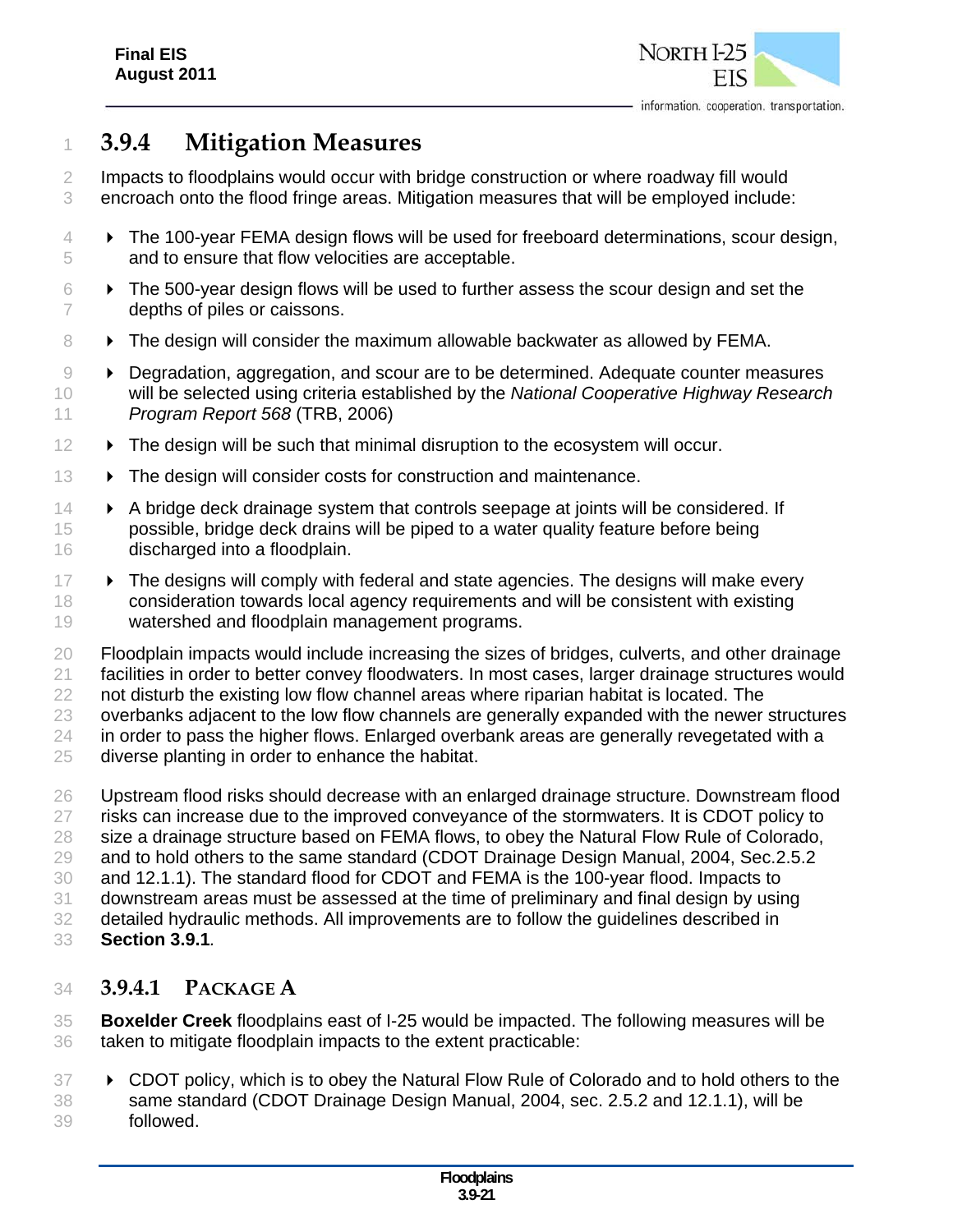

information. cooperation. transportation.

- **EXECT** Sediment and erosion will be controlled by implementing appropriate structural and non- structural BMPs during each phase of construction to avoid potential pollutants from entering state waters.
- Disturbed land will be seeded and re-vegetated in accordance with current CDOT standards and specifications.
- If wetlands are disturbed, the mitigation approach described in **Section 3.8** *Wetlands* will be followed.
- **BE 40 requirements will be met for applicable areas.**

 **Boxelder Creek** floodplains at I-25 would be impacted. The following measures will be taken to mitigate floodplain impacts to the extent practicable:

- 11 > Sediment and erosion will be controlled by implementing appropriate structural and non-12 structural BMPs during each phase of construction to avoid potential pollutants from entering state waters.
- Disturbed land will be seeded and re-vegetated in accordance with current CDOT standards and specifications.
- **The Cache la Poudre** floodplains at I-25 would be impacted.
- The following measures will be taken to mitigate floodplain impacts to the extent practicable:
- **EXED** Sediment and erosion will be controlled by implementing appropriate structural and non-19 structural BMPs during each phase of construction to avoid potential pollutants from entering state waters.
- $21 \rightarrow$  Disturbed land will be seeded and re-vegetated in accordance with current CDOT standards and specifications.
- $23 \rightarrow$  Wetland mitigation will be conducted in accordance with the mitigation approach described in **Section 3.8** *Wetlands*.
- $25 \rightarrow$  SB 40 requirements will be met for applicable areas.

 **The Cache la Poudre River** split flow floodplains at I-25 would be impacted. The following measures will be taken to mitigate floodplain impacts to the extent practicable:

- **→** CDOT policy, which is to obey the Natural Flow Rule of Colorado and to hold others to the same standard (CDOT Drainage Design Manual, 2004, sec. 2.5.2 and 12.1.1), will be followed.
- **EXED** Sediment and erosion will be controlled by implementing appropriate structural and non- structural BMPs during each phase of construction to avoid potential pollutants from entering state waters.
- 34 > Disturbed land will be seeded and re-vegetated in accordance with current CDOT standards and specifications.
- If wetlands are disturbed, the mitigation approach described in **Section 3.8** *Wetlands* will be followed.
- 38 > SB 40 requirements will be met for applicable areas.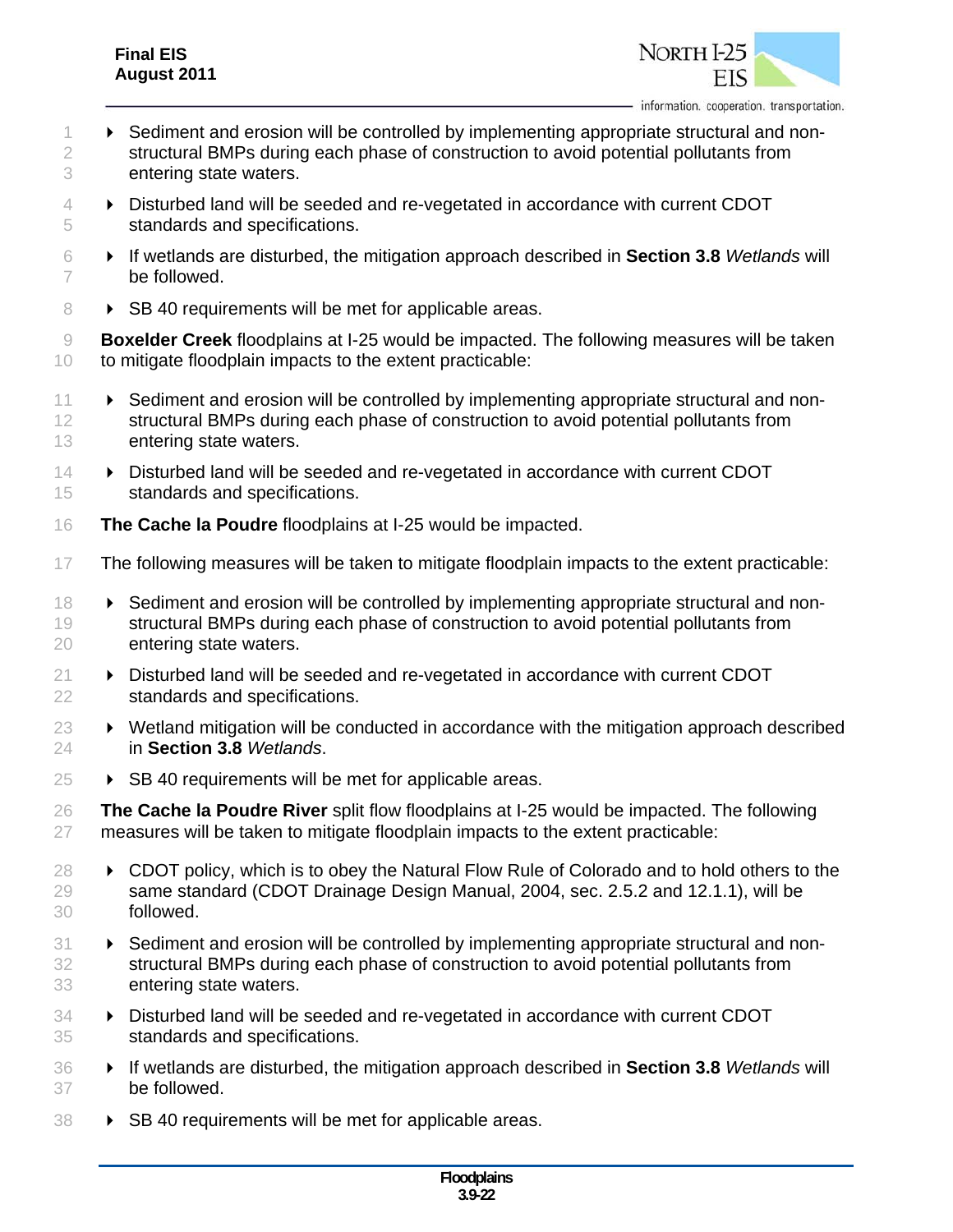

- **The Big Thompson River** floodplains would be impacted at I-25.The following measures will be taken to mitigate floodplain impacts to the extent practicable:
- **EX** Sediment and erosion will be controlled by implementing appropriate structural and non- structural BMPs during each phase of construction to avoid potential pollutants from entering state waters.
- Disturbed land will be seeded and re-vegetated in accordance with current CDOT standards and specifications.
- 8 > Wetland mitigation will be conducted in accordance with the mitigation approach described in **Section 3.8** *Wetlands*.
- 10 > SB 40 requirements will be met for applicable areas.

 **The Little Thompson River** floodplains would be impacted at I-25. The following measures 12 will be taken to mitigate floodplain impacts to the extent practicable:

- **EXED EXEDENT** Sediment and erosion will be controlled by implementing appropriate structural and non-14 structural BMPs during each phase of construction to avoid potential pollutants from entering state waters.
- Disturbed land will be seeded and re-vegetated in accordance with current CDOT 17 standards and specifications.
- Wetland mitigation will follow the approach described in **Section 3.8** *Wetlands*.
- 19 > SB 40 requirements will be met for applicable areas.
- **North Creek** floodplains would be impacted at I-25. The following measures will be taken to mitigate floodplain impacts to the extent practicable:
- 22 > Sediment and erosion will be controlled by implementing appropriate structural and non-23 structural BMPs during each phase of construction to avoid potential pollutants from entering state waters.
- Disturbed land will be seeded and re-vegetated in accordance with current CDOT standards and specifications.
- Wetland mitigation will follow the approach described in **Section 3.8** *Wetlands*.
- $28 \rightarrow$  SB 40 requirements will be met for applicable areas.
- **Spring Creek** floodplains would be impacted at the commuter rail corridor. The following measures will be taken to mitigate floodplain impacts to the extent practicable:
- CDOT policy, which is to obey the Natural Flow Rule of Colorado and to hold others to the same standard (CDOT Drainage Design Manual, 2004, sec. 2.5.2 and 12.1.1), will be followed.
- **EX** Sediment and erosion will be controlled by implementing appropriate structural and non- structural BMPs during each phase of construction to avoid potential pollutants from entering state waters.
- 36 > Disturbed land will be seeded and re-vegetated in accordance with current CDOT standards and specifications.
- 38 > SB 40 requirements will be met for applicable areas.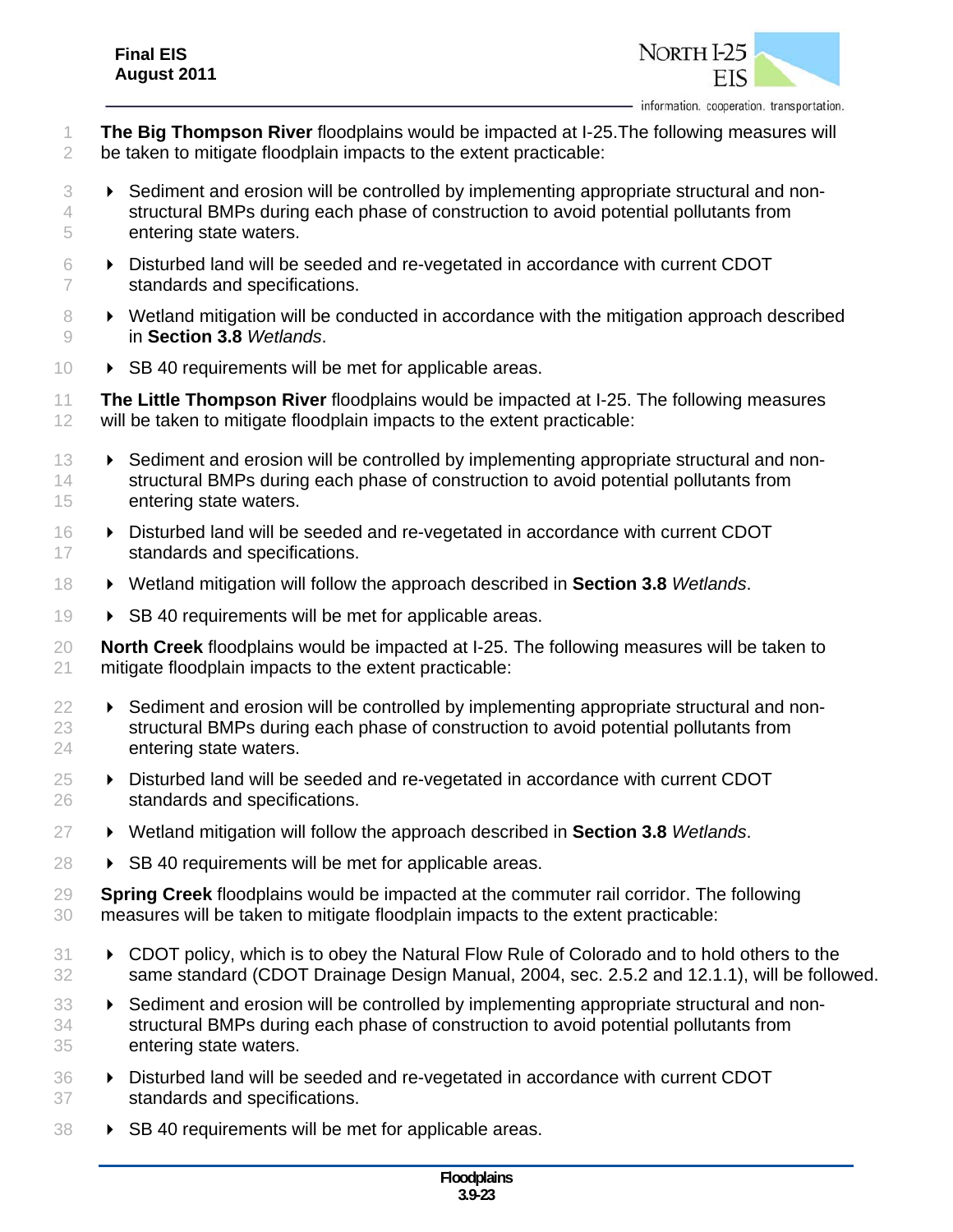

- **Fossil Creek** floodplains would be impacted at the commuter rail corridor. The following measures will be taken to mitigate floodplain impacts to the extent practicable:
- CDOT policy, which is to obey the Natural Flow Rule of Colorado and to hold others to the same standard (CDOT Drainage Design Manual, 2004, sec. 2.5.2 and 12.1.1), will be followed.
- $6 \rightarrow$  Sediment and erosion will be controlled by implementing appropriate structural and non- structural BMPs during each phase of construction to avoid potential pollutants from 8 entering state waters.
- **Disturbed land will be seeded and re-vegetated in accordance with current CDOT** standards and specifications.
- Wetland mitigation will follow the approach described in **Section 3.8** *Wetlands*.
- 12 > SB 40 requirements will be met for applicable areas.
- **Dry Creek** floodplains would be impacted at the commuter rail corridor. The following measures will be taken to mitigate floodplain impacts to the extent practicable:
- CDOT policy, which is to obey the Natural Flow Rule of Colorado and to hold others to the same standard (CDOT Drainage Design Manual, 2004, Section 2.5.2 and 12.1.1), will be followed.
- **EXED** Sediment and erosion will be controlled by implementing appropriate structural and non- structural BMPs during each phase of construction to avoid potential pollutants from entering state waters.
- Disturbed land will be seeded and re-vegetated in accordance with current CDOT standards and specifications.
- Wetland mitigation will follow the approach described in **Section 3.8** *Wetlands*.
- $24 \rightarrow$  SB 40 requirements will be met for applicable areas.
- **The Big Thompson River** floodplains would be impacted at the commuter rail corridor. The following measures will be taken to mitigate floodplain impacts to the extent practicable:
- $27 \rightarrow$  Sediment and erosion will be controlled by implementing appropriate structural and non- structural BMPs during each phase of construction to avoid potential pollutants from entering state waters.
- Disturbed land will be seeded and re-vegetated in accordance with current CDOT standards and specifications.
- Wetland mitigation will follow the approach described in **Section 3.8** *Wetlands*.
- 33 > SB 40 requirements will be met for applicable areas.
- **The Little Thompson River** floodplains would be impacted at the commuter rail corridor. The following measures will be taken to mitigate floodplain impacts to the extent practicable:
- Sediment and erosion will be controlled by implementing appropriate structural and non-37 structural BMPs during each phase of construction to avoid potential pollutants from entering state waters.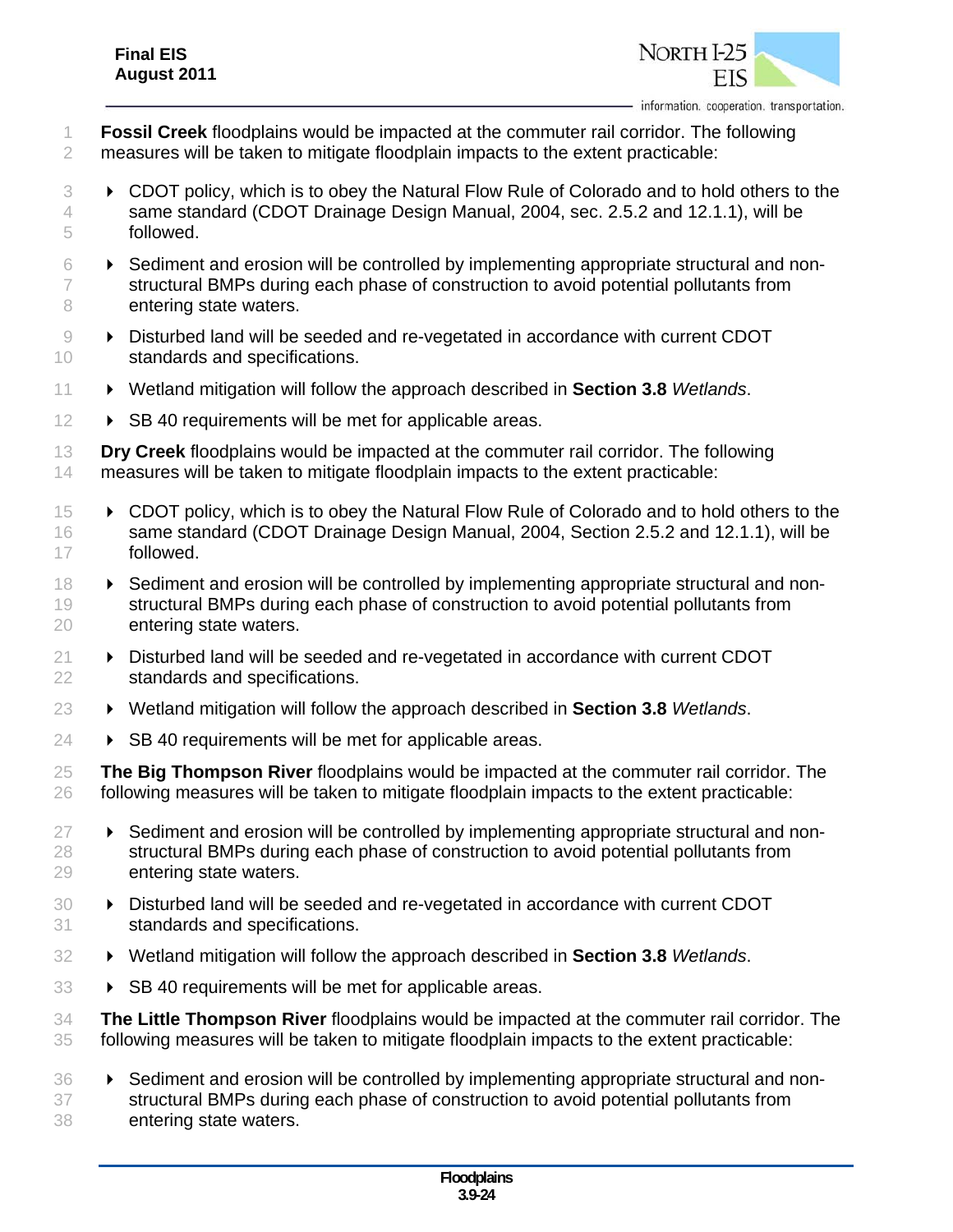

- **Disturbed land will be seeded and re-vegetated in accordance with current CDOT** standards and specifications.
- Wetland mitigation will follow the approach described in **Section 3.8** *Wetlands*.
- **BE 40 requirements will be met for applicable areas.**
- **Spring Gulch** floodplains would be impacted at the commuter rail corridor. The following measures will be taken to mitigate floodplain impacts to the extent practicable:
- $7 \rightarrow$  CDOT policy, which is to obey the Natural Flow Rule of Colorado and to hold others to the 8 same standard (CDOT Drainage Design Manual, 2004, sec. 2.5.2 and 12.1.1), will be followed.
- Sediment and erosion will be controlled by implementing appropriate structural and non- structural BMPs during each phase of construction to avoid potential pollutants from entering state waters.
- **Disturbed land will be seeded and re-vegetated in accordance with current CDOT** 14 standards and specifications.
- **B 40 requirements will be met for applicable areas.**
- **Idaho Creek** floodplains would be impacted at the commuter rail corridor. The following measures will be taken to mitigate floodplain impacts to the extent practicable:
- **EXED** Sediment and erosion will be controlled by implementing appropriate structural and non- structural BMPs during each phase of construction to avoid potential pollutants from entering state waters.
- Disturbed land will be seeded and re-vegetated in accordance with current CDOT standards and specifications.
- $23 \rightarrow$  SB 40 requirements will be met for applicable areas.
- **Little Dry Creek** floodplains would be impacted at the commuter rail corridor. The following measures will be taken to mitigate floodplain impacts to the extent practicable:
- **EXED** Sediment and erosion will be controlled by implementing appropriate structural and non-27 structural BMPs during each phase of construction to avoid potential pollutants from entering state waters.
- Disturbed land will be seeded and re-vegetated in accordance with current CDOT standards and specifications.
- Wetland mitigation will follow the approach described in **Section 3.8** *Wetlands*.
- 32 > SB 40 requirements will be met for applicable areas.
- **Big Dry Creek** floodplains would be impacted at the commuter rail corridor. The following measures will be taken to mitigate floodplain impacts to the extent practicable:
- **EXED EXEDENT** Sediment and erosion will be controlled by implementing appropriate structural and non- structural BMPs during each phase of construction to avoid potential pollutants from entering state waters.
- Disturbed land will be seeded and re-vegetated in accordance with current CDOT standards and specifications.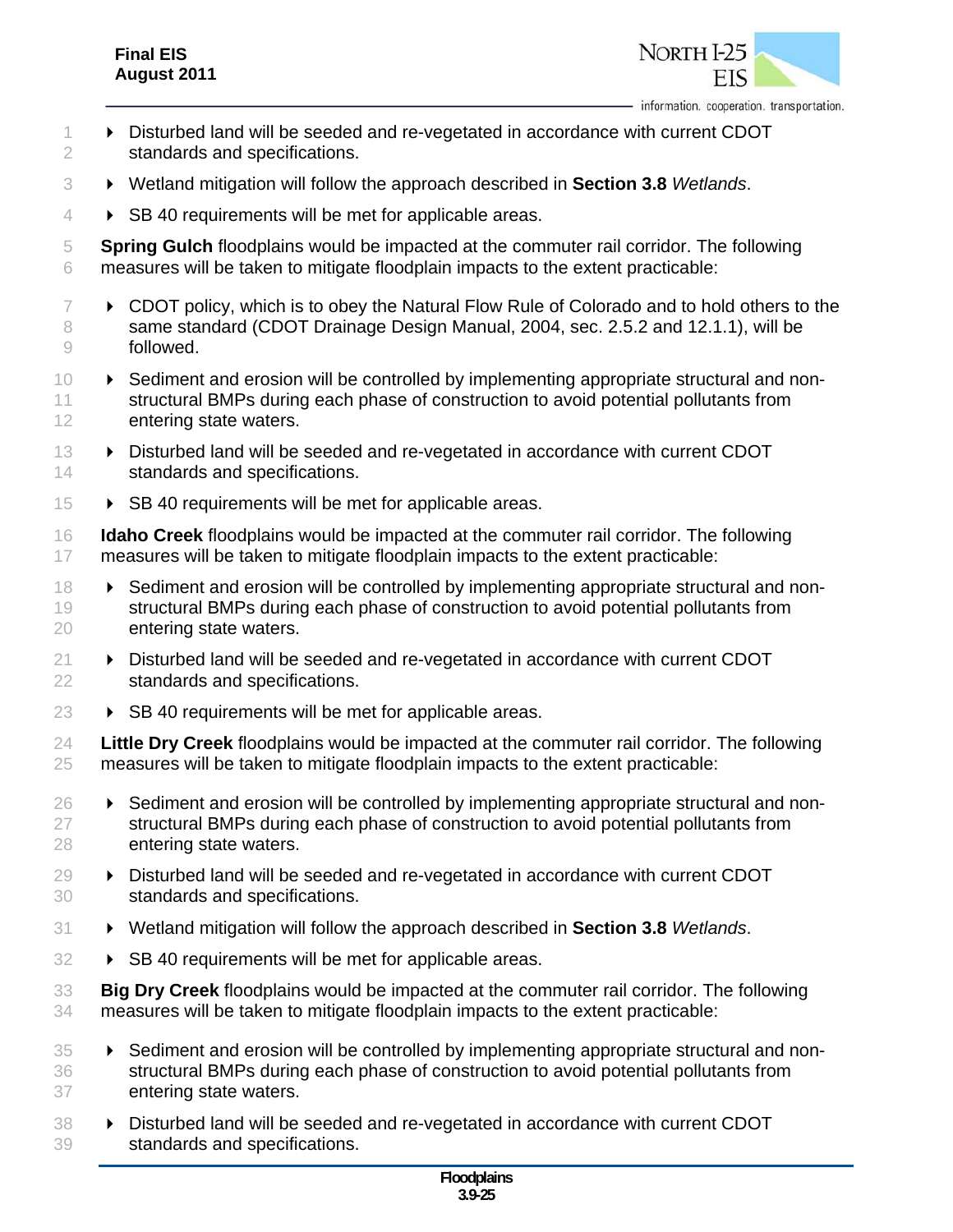

- Wetland mitigation will follow the approach described in **Section 3.8** *Wetlands*.
- $2 \rightarrow$  SB 40 requirements will be met for applicable areas.

 **Second Creek** floodplains would be impacted at a commuter bus queue jump. The following measures will be taken to mitigate floodplain impacts to the extent practicable:

- Sediment and erosion will be controlled by implementing appropriate structural and non- structural BMPs during each phase of construction to avoid potential pollutants from entering state waters.
- **Disturbed land will be seeded and re-vegetated in accordance with current CDOT** standards and specifications.
- 10 > SB 40 requirements will be met for applicable areas.

 **First Creek** floodplains would be impacted at a commuter bus queue jump. The following measures will be taken to mitigate floodplain impacts to the extent practicable:

- **Example 13** Sediment and erosion will be controlled by implementing appropriate structural and non-14 structural BMPs during each phase of construction to avoid potential pollutants from entering state waters.
- Disturbed land will be seeded and re-vegetated in accordance with current CDOT 17 standards and specifications.
- **B SB 40 requirements will be met for applicable areas.**

## **3.9.4.2 PACKAGE B**

 Floodplain impacts and mitigation measures to the floodplains of Boxelder Creek, the Cache la Poudre River, the Big Thompson River, the Little Thompson River, North Creek, and Little Dry Creek would be slightly greater than those for Package A because of the wider highway section.

- **The St. Vrain River** floodplains would be impacted at I-25. The following measures will be taken to mitigate floodplain impacts to the extent practicable:
- 26 → Sediment and erosion will be controlled by implementing appropriate structural and non-27 structural BMPs during each phase of construction to avoid potential pollutants from entering state waters.
- Disturbed land will be seeded and re-vegetated in accordance with current CDOT standards and specifications.
- Wetland mitigation will follow the approach described in **Section 3.8** *Wetlands*.
- 32 > SB 40 requirements will be met for applicable areas.

 **The South Fork of Preble Creek** floodplains would be impacted at I-25. The following measures will be taken to mitigate floodplain impacts to the extent practicable:

35 > The flows released downstream of I-25 will not be more than the present 100-year flows. Downstream capacity should be designed for the present 100-year flow conditions according to CDOT.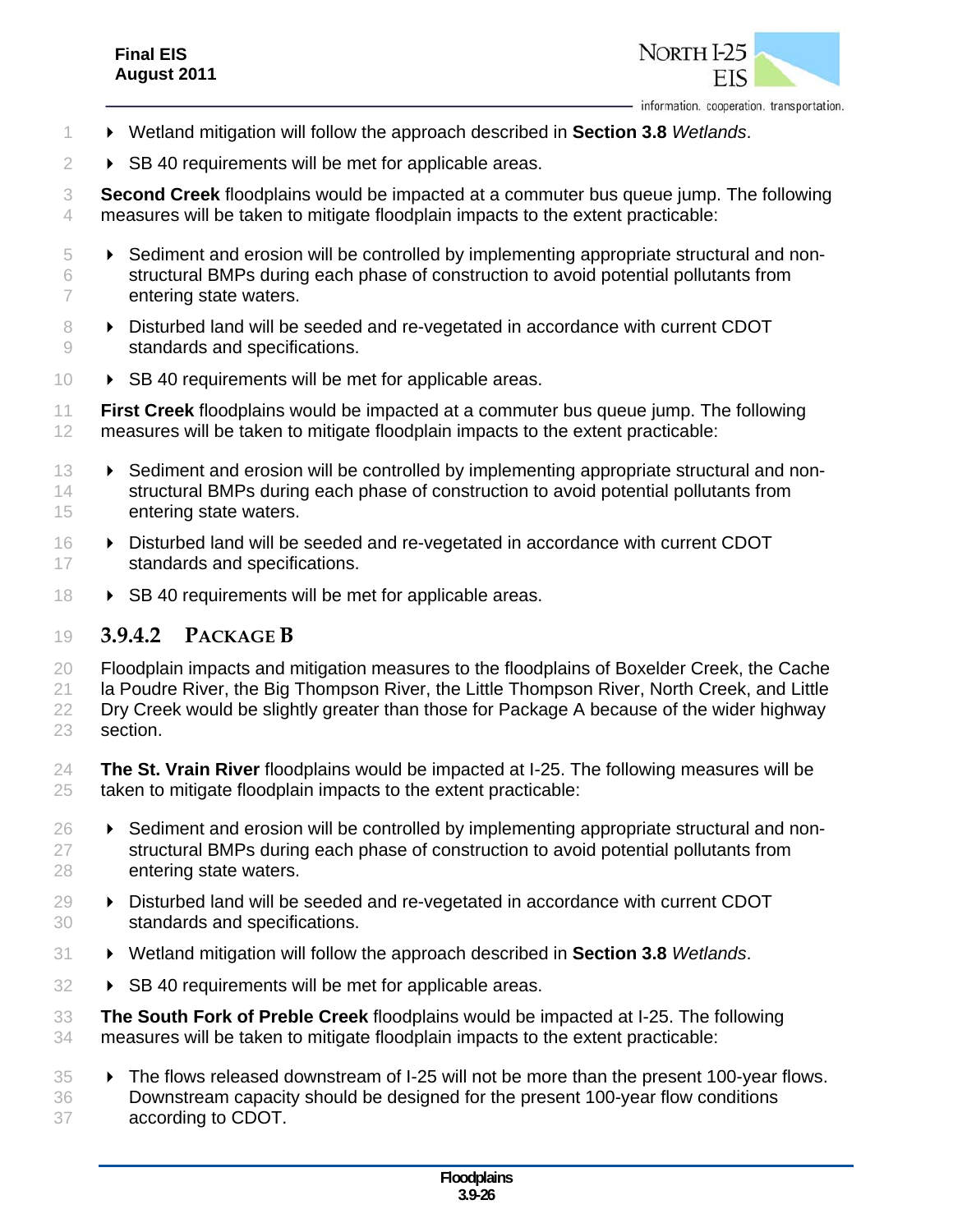

information. cooperation. transportation.

- **EXECT** Sediment and erosion will be controlled by implementing appropriate structural and non- structural BMPs during each phase of construction to avoid potential pollutants from entering state waters.
- Disturbed land will be seeded and re-vegetated in accordance with current CDOT standards and specifications.
- $6 \rightarrow$  SB 40 requirements will be met for applicable areas.

 **Mustang Run** floodplains would be impacted at I-25. The following measures will be taken to 8 mitigate floodplain impacts to the extent practicable:

- **EXED** Sediment and erosion will be controlled by implementing appropriate structural and non-10 structural BMPs during each phase of construction to avoid potential pollutants from 11 entering state waters.
- **Disturbed land will be seeded and re-vegetated in accordance with current CDOT standards and specifications.**
- $14 \rightarrow$  If wetlands are disturbed, wetland mitigation will follow the approach described in **Section 3.8** *Wetlands.*
- **BE 40 requirements will be met for applicable areas.**
- **Shay Ditch** floodplains would be impacted at I-25. The following measures will be taken to mitigate floodplain impacts to the extent practicable:
- 19 The flows released downstream of I-25 will not be more than the present 100-year flows. Downstream capacity should be designed for the present 100-year flow conditions according to CDOT.
- $22 \rightarrow$  Sediment and erosion will be controlled by implementing appropriate structural and non- structural BMPs during each phase of construction to avoid potential pollutants from entering state waters.
- $25 \rightarrow$  Disturbed land will be seeded and re-vegetated in accordance with current CDOT standards and specifications.
- $27 \rightarrow$  If wetlands are disturbed, wetland mitigation will follow the approach described in **Section 3.8** *Wetlands.*
- $29 \rightarrow$  SB 40 requirements will be met for applicable areas.
- **Big Dry Creek** floodplains would be impacted at I-25. The following measures will be taken to mitigate floodplain impacts to the extent practicable:
- **EX** Sediment and erosion will be controlled by implementing appropriate structural and non- structural BMPs during each phase of construction to avoid potential pollutants from entering state waters.
- Disturbed land will be seeded and re-vegetated in accordance with current CDOT standards and specifications.
- Wetland mitigation will follow the approach described in **Section 3.8** *Wetlands*.
- 38 > SB 40 requirements will be met for applicable areas.